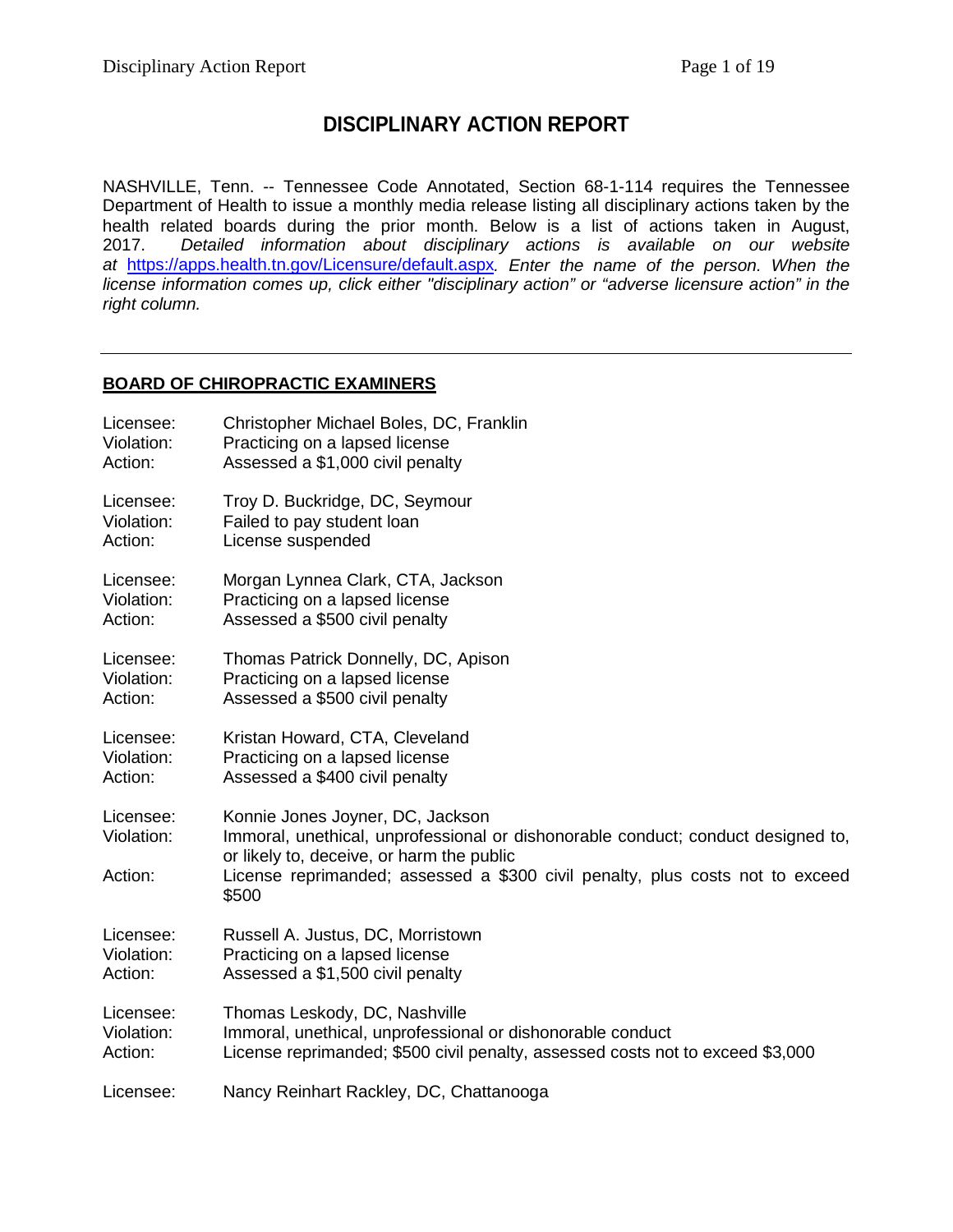| Violation:              | Practicing on a lapsed license                                                                                                                                         |
|-------------------------|------------------------------------------------------------------------------------------------------------------------------------------------------------------------|
| Action:                 | Assessed a \$500 civil penalty                                                                                                                                         |
| Licensee:<br>Violation: | Joshua J. Renkens, DC, Brentwood<br>Immoral, unethical, unprofessional, or dishonorable conduct; and conduct<br>designed to, or likely to, deceive, or harm the public |
| Action:                 | License reprimanded; assessed a \$1,000 civil penalty, plus costs not to<br>exceed \$1,000                                                                             |
| Licensee:               | Jonathan Sweeney, DC, Nashville                                                                                                                                        |
| Violation:              | Immoral, unethical, unprofessional or dishonorable conduct                                                                                                             |
| Action:                 | License suspended with terms; assessed costs not to exceed \$1,000                                                                                                     |
| Licensee:               | Douglas Tomanelli, DC, Hixson                                                                                                                                          |
| Violation:              | Practicing on a lapsed license                                                                                                                                         |
| Action:                 | Assessed a \$1,500 civil penalty                                                                                                                                       |
| Licensee:               | Renwick Eddie Tucker, DC, Cordova                                                                                                                                      |
| Violation:              | Practicing on a lapsed license                                                                                                                                         |
| Action:                 | Assessed a \$1,500 civil penalty                                                                                                                                       |
| Licensee:               | Scott Antonio Velaquez Jr., AEMT, Clarksville                                                                                                                          |
| Violation:              | Failed to pay student loan                                                                                                                                             |
| Action:                 | License suspended                                                                                                                                                      |

#### **BOARD OF DENTISTRY**

| Licensee:  | Catherine Diane Boyle, RDA, Nashville     |
|------------|-------------------------------------------|
| Violation: | Failed to pay student loan                |
| Action:    | License suspended                         |
| Licensee:  | Gabriela Shiree Montgomery, RDA, Columbia |
| Violation: | Failed to pay student loan                |
| Action:    | License suspended                         |
| Licensee:  | Sara Grace Nall, RDA, Franklin            |
| Violation: | Failed to pay student loan                |
| Action:    | License suspended                         |
| Licensee:  | Michelle Lynn Stroh, RDA, Nashville       |
| Violation: | Failed to pay student loan                |
| Action:    | License suspended                         |

## **BOARD OF MASSAGE LICENSURE**

Licensee: Laura B. Abdou, LMT, Murfreesboro<br>Violation: Failed to properly maintain sufficient Violation: Failed to properly maintain sufficient continuing education credits<br>Action: Assessed a \$300 civil penalty Assessed a \$300 civil penalty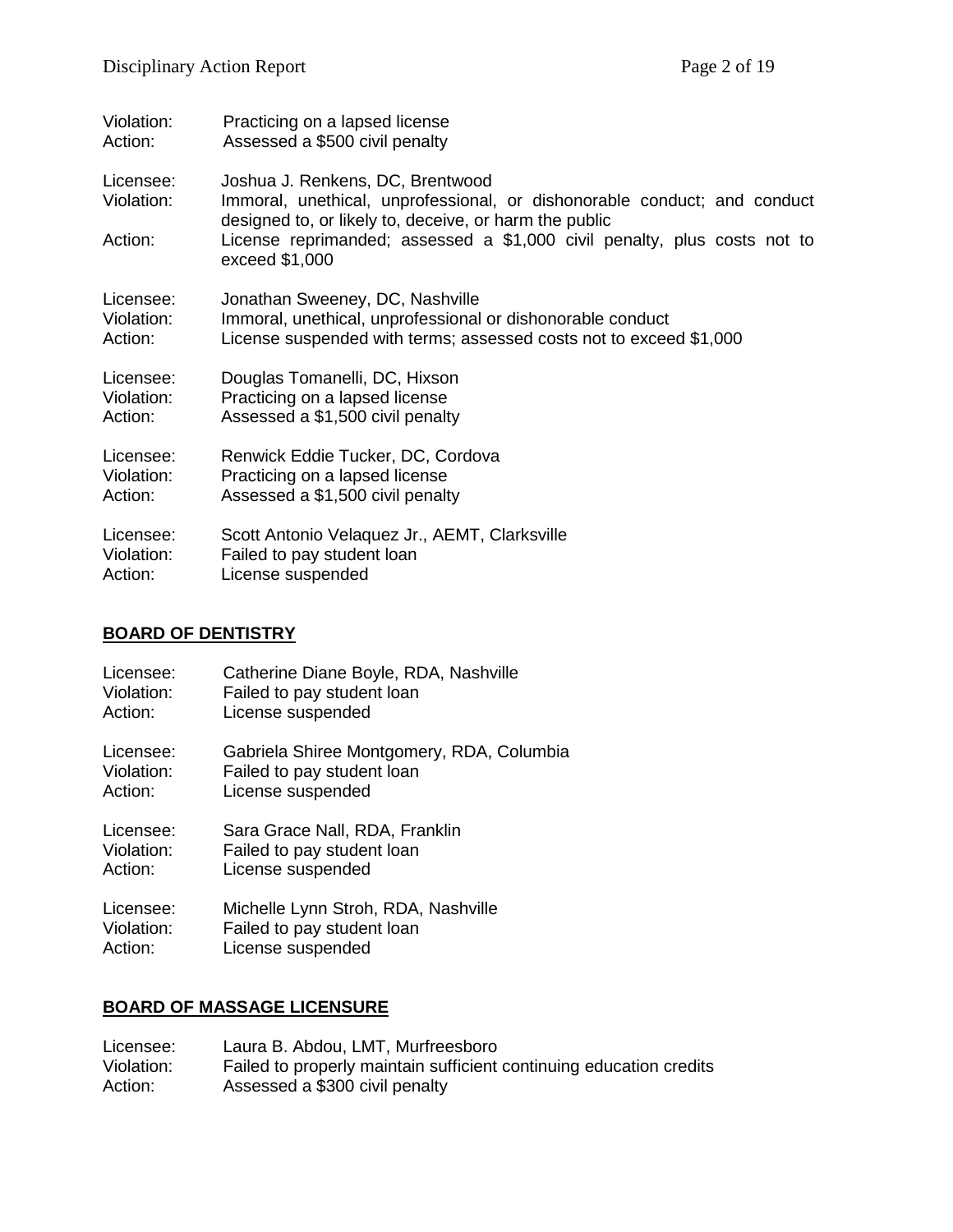- Licensee: AAA Chinese Therapeutic Massage, LME, Nashville Yuxia Lou, LMT and Owner
- Violation: Is guilty of willful negligence in the practice of massage or has been guilty of employing, allowing, or permitting any unlicensed person to perform massage in such licensee's establishment; has violated any of the provisions of this part or any substantive rule promulgated under the authority of this part; is guilty of unethical or unprofessional conduct; and failed to adhere to rules and/or statute, as follows: it is the responsibility of establishment owners to ensure compliance with all provisions of this rule and any violation of any portion of this rule may result in disciplinary action or denial of licensure; establishment owners are responsible for ensuring that all persons who perform massage therapy in a massage establishment maintain current licensure by the Board
- Action: Massage therapist license placed on probation for no less than three years; massage establishment license revoked; assessed a \$2,000 civil penalty, plus costs not to exceed \$3,000
- Licensee: DY Reflexology, LME, Murfreesboro Guo Dong Nie, LMT and Owner
- Violation: Has violated any of the provisions of this part or any substantive rule promulgated under the authority of this part; is guilty of unethical or unprofessional conduct; and failed to comply with all applicable Tennessee statutes and regulations as well as Orders issued by the Board pursuant to its disciplinary and/or declaratory order authority
- Action: Massage therapist license placed on probation for no less than two years with terms; massage establishment license voluntarily surrendered; may never apply for establishment license again; must obtain continuing education hours on the topic of ethics; assessed costs not to exceed \$1,000
- Licensee: Lakreshia A. Grimes, LMT, Nashville
- Violation: Failed to properly maintain sufficient continuing education credits
- Action: Assessed a \$775 civil penalty
- Licensee: Nan Li, LMT, Nashville
- Violation: Has practiced as a licensed massage therapist in an unlicensed massage establishment; and is guilty of unethical or unprofessional conduct
- Action: License placed on probation for no less than one year with terms; assessed a \$2,200 civil penalty, plus costs not to exceed \$1,000

Licensee: Brenda K. Lowry, LMT, Camden Violation: Failed to properly maintain sufficient continuing education credits Action: Assessed a \$250 civil penalty

- Licensee: Charlene J. McClanahan, LMT, Dickson Violation: Failed to pay student loan
- Action: License suspended
- Licensee: Rachel T. Nelson, LMT, Adams Violation: Failed to properly maintain sufficient continuing education credits Action: Assessed a \$250 civil penalty
- Licensee: Ocean View Spa, LME, Cordova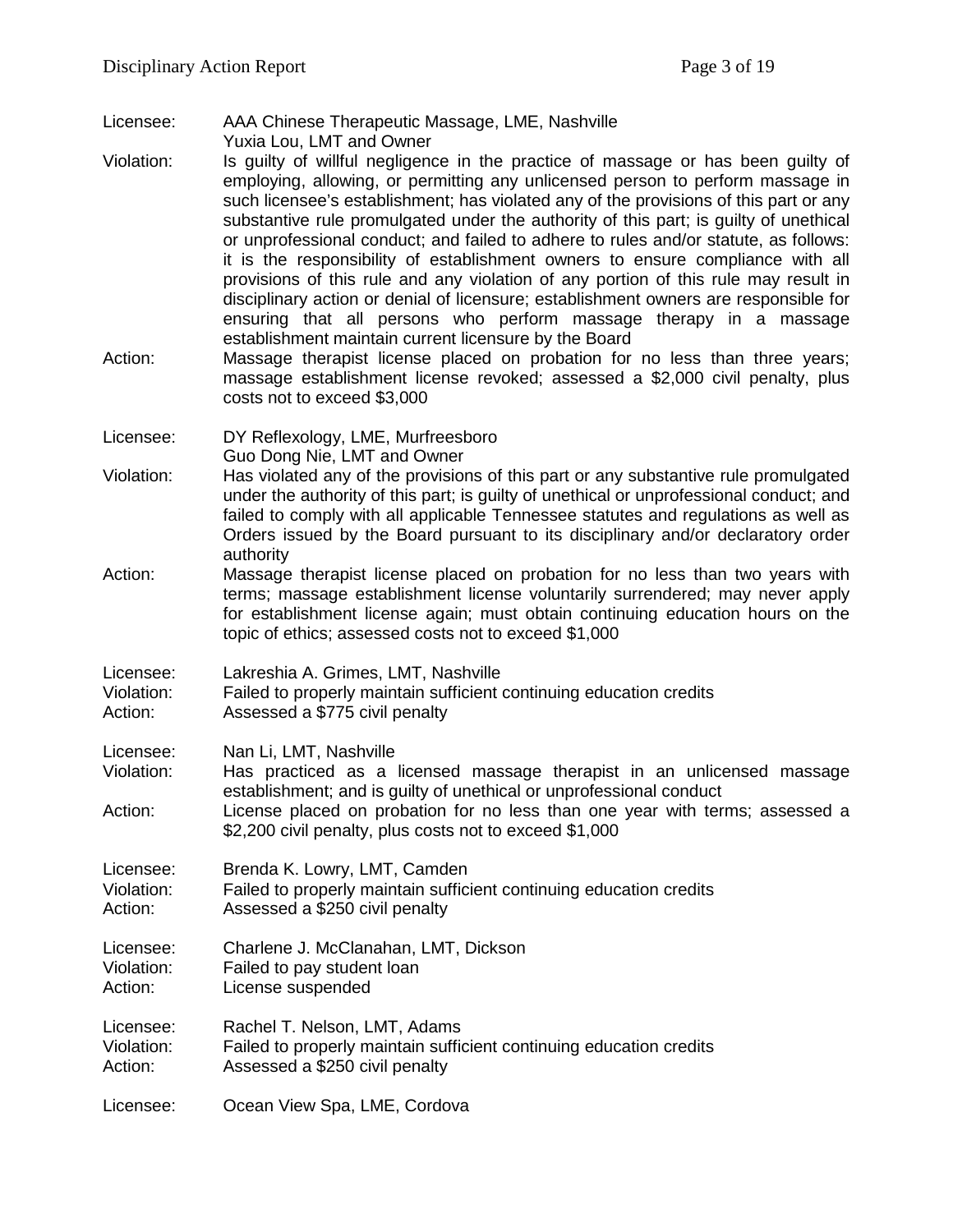| Violation:                         | Kun Jiang, LMT and Owner<br>Is guilty of willful negligence in the practice of massage or has been guilty of<br>employing, allowing, or permitting any unlicensed person to perform massage in<br>such licensee's establishment; has violated any of the provisions of this part or any<br>substantive rule promulgated under the authority of this part; is guilty of unethical<br>or unprofessional conduct; and failed to adhere to rules and/or statute, as follows:<br>it is the responsibility of establishment owners to ensure compliance with all<br>provisions of this rule and any violation of any portion of this rule may result in<br>disciplinary action or denial of licensure; establishment owners are responsible for<br>ensuring that all persons who perform massage therapy in a massage<br>establishment maintain current licensure by the Board                                                                                                                                                                                                                                                      |
|------------------------------------|-------------------------------------------------------------------------------------------------------------------------------------------------------------------------------------------------------------------------------------------------------------------------------------------------------------------------------------------------------------------------------------------------------------------------------------------------------------------------------------------------------------------------------------------------------------------------------------------------------------------------------------------------------------------------------------------------------------------------------------------------------------------------------------------------------------------------------------------------------------------------------------------------------------------------------------------------------------------------------------------------------------------------------------------------------------------------------------------------------------------------------|
| Action:                            | Massage therapist license placed on probation for no less than three years;<br>massage establishment license revoked and shall not be reinstated; assessed a<br>\$3,000 civil penalty, plus costs not to exceed \$3,000                                                                                                                                                                                                                                                                                                                                                                                                                                                                                                                                                                                                                                                                                                                                                                                                                                                                                                       |
| Licensee:<br>Violation:<br>Action: | Kevan Peden, LMT, Nashville<br>Has been convicted in a court of competent jurisdiction of an offense that<br>constitutes a felony or a misdemeanor under the laws of this state; abuses or is<br>addicted to the habitual use of intoxicating liquors, drugs or stimulants to such an<br>extent as to incapacitate such person's performance of professional duties<br>Conditional license granted with terms                                                                                                                                                                                                                                                                                                                                                                                                                                                                                                                                                                                                                                                                                                                 |
| Licensee:<br>Violation:<br>Action: | Aaron J. Searcy, LMT, Knoxville<br>Failed to properly maintain sufficient continuing education credits<br>Assessed a \$375 civil penalty                                                                                                                                                                                                                                                                                                                                                                                                                                                                                                                                                                                                                                                                                                                                                                                                                                                                                                                                                                                      |
| Licensee:<br>Violation:<br>Action: | Beverly Lynn Shaffer, LMT, Ooltewah<br>Practicing on a lapsed license<br>Assessed a \$400 civil penalty                                                                                                                                                                                                                                                                                                                                                                                                                                                                                                                                                                                                                                                                                                                                                                                                                                                                                                                                                                                                                       |
| Licensee:<br>Violation:<br>Action: | Yuedong Su, LMT, Little Rock (AR)<br>Has violated any of the provisions of this chapter or any substantive rule<br>promulgated under the authority of this part; has practiced as a licensed massage<br>therapist in an unlicensed massage establishment; and is guilty of unethical or<br>unprofessional conduct<br>License reprimanded; assessed costs not to exceed \$2,000                                                                                                                                                                                                                                                                                                                                                                                                                                                                                                                                                                                                                                                                                                                                                |
| Licensee:<br>Violation:            | Latoya M. Tramill, LMT, Antioch<br>Has violated any of the provisions of this chapter or any substantive rule<br>promulgated under the authority of this part; all licensees must complete twenty-<br>five (25) hours of continuing education every two (2) years, as a prerequisite to<br>licensure renewal; any massage therapists who fails to obtain the required<br>continuing education hours or who falsely attests to attendance and/or completion<br>of the required hours of continuing education may be subject to disciplinary action;<br>failed to comply with all applicable Tennessee statutes and regulations as well as<br>Orders issued by the Board pursuant to its disciplinary and/or declaratory order<br>authority; and consistently maintain and improve professional knowledge and<br>competence, striving for professional excellence through regular assessment of<br>personal professional strengths and weaknesses and through continued<br>educational training; and is guilty of fraud in the practice of massage or fraud or<br>deceit in the licensee's admission to the practice of massage |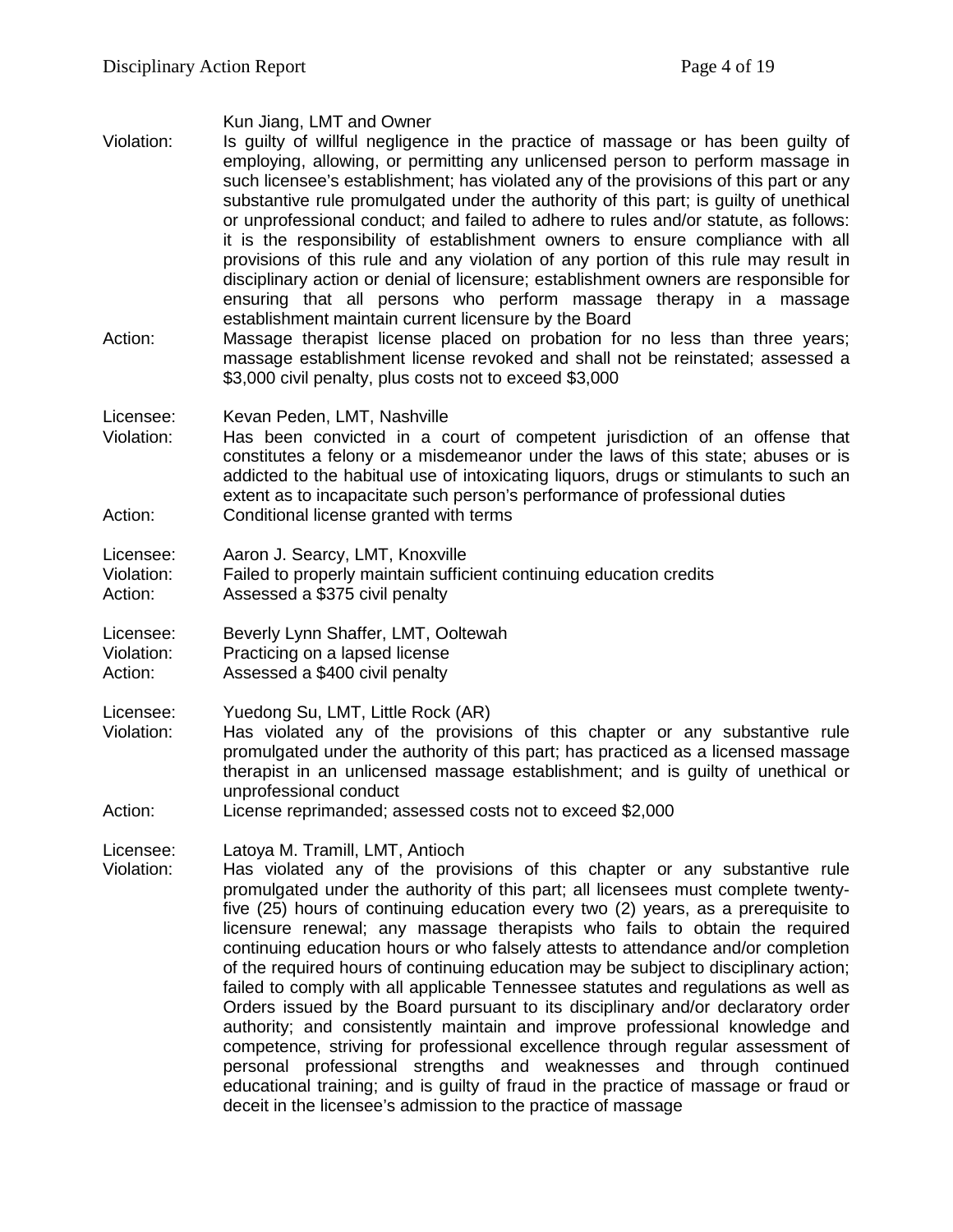| Action:    | License placed on probation with terms; assessed a \$750 civil penalty, plus costs<br>not to exceed \$2,000 |
|------------|-------------------------------------------------------------------------------------------------------------|
| Licensee:  | Cassandra Elizabeth Vaughan, LMT, Cleveland                                                                 |
| Violation: | Practicing on a lapsed license                                                                              |
| Action:    | Assessed a \$200 civil penalty                                                                              |
| Licensee:  | Jonathan Walton, LMT, Cleveland                                                                             |
| Violation: | Failed to pay student loan                                                                                  |
| Action:    | License suspended                                                                                           |

### **BOARD OF NURSING**

| Licensee:<br>Violation:<br>Action: | April Beam, RN, Johnson City<br>Guilty of a crime<br>License reprimanded with terms; assessed a \$500 civil penalty, plus costs not to<br>exceed \$500                                                                                                                                                                                                                                                                       |
|------------------------------------|------------------------------------------------------------------------------------------------------------------------------------------------------------------------------------------------------------------------------------------------------------------------------------------------------------------------------------------------------------------------------------------------------------------------------|
| Licensee:<br>Violation:<br>Action: | Gary Bickford, RN/APRN, Knoxville<br>Order of Modification upon review of 2/16/2012 consent order<br>RN license and APRN certificate placed on probation with terms; limitation on<br>prescriptive authority, including a restriction on prescribing for acute pain only                                                                                                                                                     |
| Licensee:<br>Violation:<br>Action: | Jennifer Blackmon, RN applicant, Kingsport<br>Guilty of unprofessional conduct, to wit: revocation, suspension, probation or other<br>discipline of a license to practice nursing by another state or territory of the United<br>States for any act or omission which would constitute grounds for the revocation,<br>suspension, probation or other discipline of a license in this state<br>Endorsement application denied |
|                                    |                                                                                                                                                                                                                                                                                                                                                                                                                              |
| Licensee:<br>Violation:            | Mary Bond, RN/APRN, Jackson<br>Has violated or attempted to violate, directly or indirectly, or assisted in or<br>abetted the violation of or conspired to violate any provision of this chapter or<br>any lawful order of the Board issued pursuant thereto                                                                                                                                                                 |
| Action:                            | RN license revoked; assessed a \$500 civil penalty, plus costs not to exceed<br>\$3,000                                                                                                                                                                                                                                                                                                                                      |
| Licensee:<br>Violation:<br>Action: | Gerri Brown, RN, Murfreesboro<br>Failed to pay student loan<br>License suspended                                                                                                                                                                                                                                                                                                                                             |
| Licensee:<br>Violation:<br>Action: | Melissa Castonguay, RN, Dandridge<br>Failed to pay student loan<br>License suspended                                                                                                                                                                                                                                                                                                                                         |
| Licensee:<br>Violation:            | Jonithan D. Chapman, RN, Cleveland<br>Has violated, or attempted to violate, directly or indirectly, or assisted in or abetted<br>the violation of, or conspired to violate, any provision of this chapter or any lawful<br>order of the board issued pursuant thereto                                                                                                                                                       |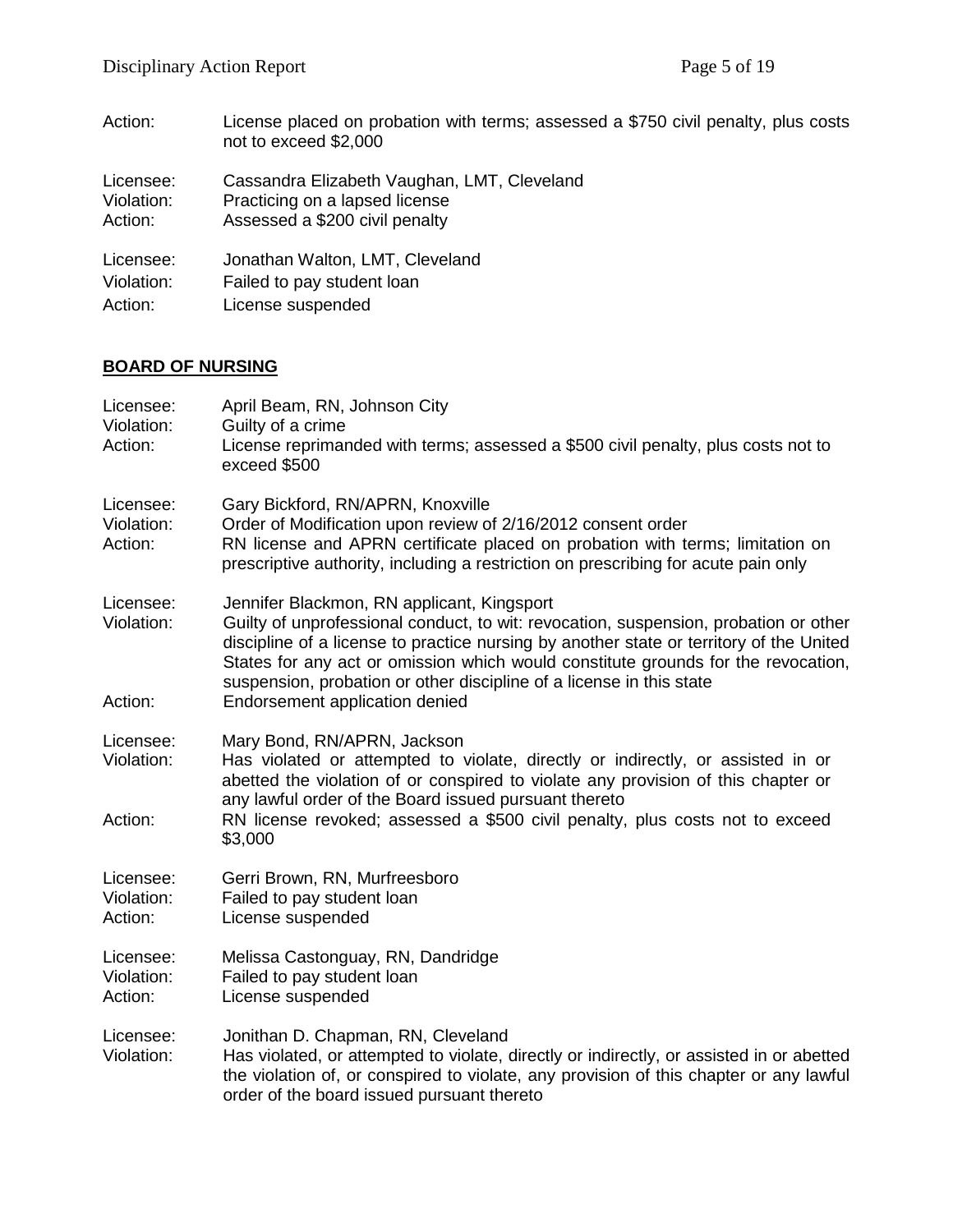Action: License revoked

Licensee: Shana Dionne Chuy, RN, Chattanooga

Violation: Guilty of unprofessional conduct, to wit: the use of any intoxicating beverage or the illegal use of an narcotic or dangerous drug while on duty in any health care facility, school, institution, or other work place location; being under the influence of alcoholic beverages, or under the influence of drugs which impair judgment while on duty in any health care facility, school, institution or other work place location; and engaging in acts of dishonesty which relate to the practice of nursing Action: License suspended with terms; assessed a \$100 civil penalty, plus costs not to exceed \$1,000

#### Licensee: Christopher Clark, RN, Oak Ridge

- Violation: Unfit or incompetent by reason of negligence, habits or other cause; addicted to alcohol or drugs to the degree of interfering with nursing duties; and guilty of unprofessional conduct, to wit: failure to maintain a record for each patient which accurately reflects the nursing problems and interventions for the patient and/or failure to maintain a record for each patient which accurately reflects the name and title of the nurse providing care; making false or materially incorrect, inconsistent or unintelligible entries in any patient records or in the records of any health care facility, school, institution or other work place location pertaining to the obtaining, possessing or administration of any controlled substance as defined in the Federal Controlled Substances Act; unauthorized use or removal of narcotics, drugs, supplies or equipment from any health care facility, school, institution or other work place location; and engaging in acts of dishonesty which relate to the practice of nursing
- Action: License suspended; suspension stayed; license placed on probation to run concurrent with Tennessee Professional Assistance Program monitoring agreement but for no less than three years; must obtain continuing education hours on the topic of charting/documentation, including wastage of medication, and administration of pain medication, including pain assessment of patients

Licensee: Cenita Coe, RN, Burlison

- Violation: Guilty of fraud or deceit in procuring or attempting to procure a license to practice nursing; guilty of a crime; and guilty of unprofessional conduct, to wit: revocation, suspension, probation or other discipline of a license to practice nursing by another state or territory of the United States for any act or omission which would constitute grounds for the revocation, suspension, probation or other discipline of a license in this state; and engaging in acts of dishonesty which relate to the practice of nursing
- Action: License voluntarily surrendered

Licensee: Laura K. Colliver, LPN applicant, Clarksville Violation: Practiced nursing without being duly licensed to do so; and has violated or attempted to violate, directly or indirectly, or assisted in or abetted the violation of or conspired to violate any provision of this chapter or any lawful order of the Board issued pursuant thereto

Action: Conditional licensure granted; assessed a \$250 civil penalty

Licensee: Trina Corley, RN/APRN, Nashville

Violation: While providing medication, failed to: perform an appropriate history and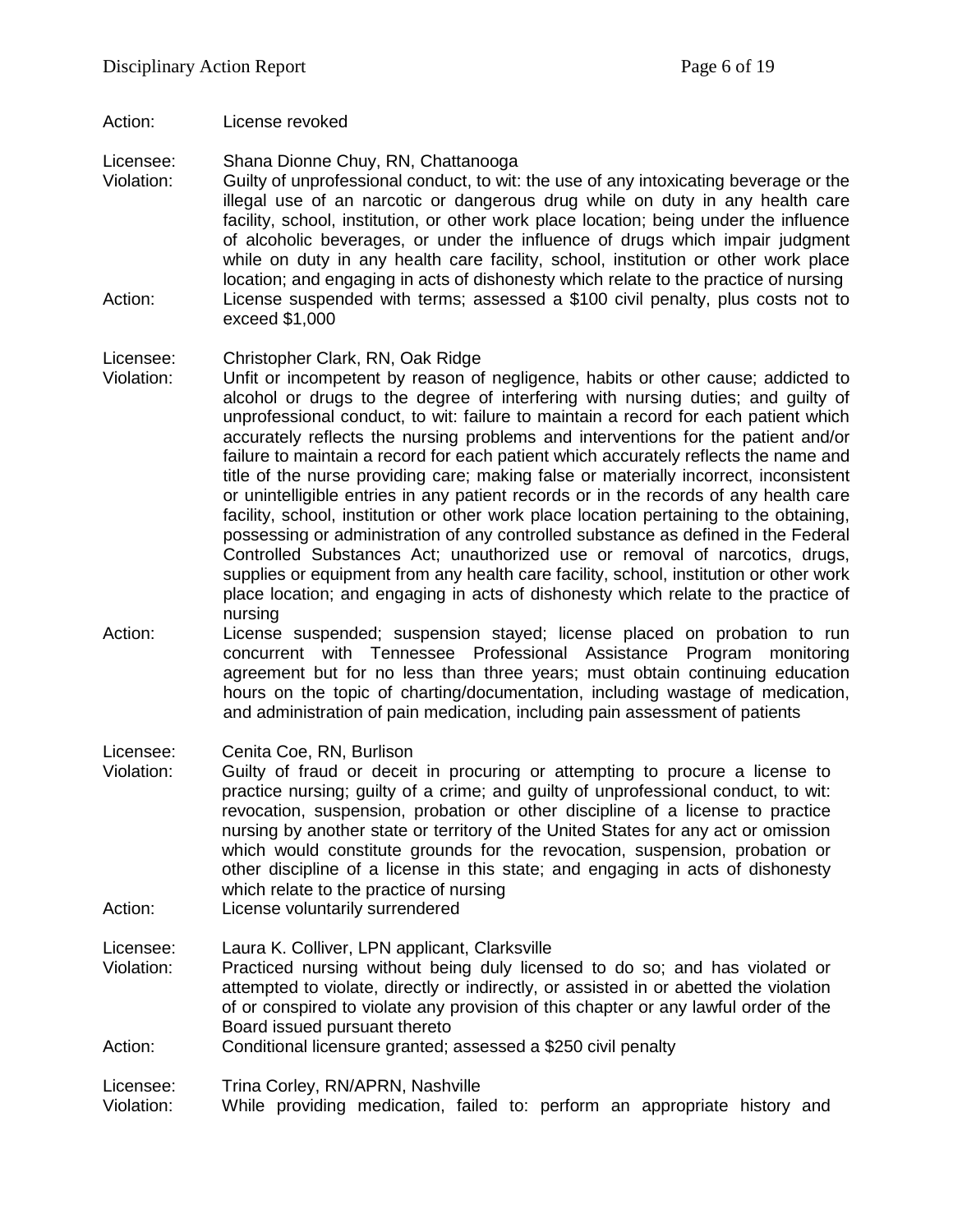| Action:                            | physical examination; failed to make a diagnosis based on the examinations<br>and all diagnostic and laboratory test consistent with good health care;<br>formulate a therapeutic plan and discuss it, along with the bases for it and the<br>risks and benefits of various treatment options, a part of which might be the<br>prescription of a dispensed drug, with the patient; and insure availability of the<br>Advanced Practice Nurse with proper authority to prescribe, or coverage for the<br>patient for appropriate follow-up care; failed to check the controlled substance<br>database prior to prescribing controlled substances as required by T.C.A. § 53-<br>10-310(e)(1); failed to prepare written or electronic prescription orders pursuant<br>to T.C.A. § 63-7-123(b)(3); and guilty of unprofessional conduct; to wit: over-<br>prescribing, or prescribing in a manner inconsistent with Rules 1000-04-.08 and<br>1000-04-.09; and practicing professional nursing in a manner inconsistent with<br>T.C.A. §63-7-103<br>RN license and APRN certificate placed on probation with terms for no less than<br>three years; must obtain practice monitoring through Affiliated monitors for two<br>years; must obtain continuing education hours on the topics of medical<br>documentation and prescribing controlled drugs; assessed costs not to exceed<br>\$10,000 |
|------------------------------------|--------------------------------------------------------------------------------------------------------------------------------------------------------------------------------------------------------------------------------------------------------------------------------------------------------------------------------------------------------------------------------------------------------------------------------------------------------------------------------------------------------------------------------------------------------------------------------------------------------------------------------------------------------------------------------------------------------------------------------------------------------------------------------------------------------------------------------------------------------------------------------------------------------------------------------------------------------------------------------------------------------------------------------------------------------------------------------------------------------------------------------------------------------------------------------------------------------------------------------------------------------------------------------------------------------------------------------------------------------------------------------------------|
| Licensee:<br>Violation:<br>Action: | Christopher Depriest, RN, Kingsport<br>Failed to pay student loan<br>License suspended                                                                                                                                                                                                                                                                                                                                                                                                                                                                                                                                                                                                                                                                                                                                                                                                                                                                                                                                                                                                                                                                                                                                                                                                                                                                                                     |
| Licensee:<br>Violation:<br>Action: | Amanda Doty Flowers, RN, Ethridge<br>Guilty of unprofessional conduct, to wit: unauthorized use or removal of narcotics,<br>drugs, supplies, or equipment from any health care facility, school, institution or<br>other work place location; and engaging in acts of dishonesty which relate to the<br>practice of nursing<br>License suspended; suspension stayed; license placed on probation to run<br>concurrent with Tennessee Professional<br>Assistance<br>Program<br>monitoring<br>agreement but for no less than three years                                                                                                                                                                                                                                                                                                                                                                                                                                                                                                                                                                                                                                                                                                                                                                                                                                                     |
| Licensee:<br>Violation:<br>Action: | Erin Forester, RN, Oak Ridge<br>Guilty of unprofessional conduct, to wit: unauthorized use or removal of<br>narcotics, drugs, supplies, or equipment from any health care facility, school,<br>institution or other work place location; and engaging in acts of dishonesty which<br>relate to the practice of nursing<br>License suspended with term                                                                                                                                                                                                                                                                                                                                                                                                                                                                                                                                                                                                                                                                                                                                                                                                                                                                                                                                                                                                                                      |
| Licensee:<br>Violation:<br>Action: | Alexandra Garcia, RN, Chattanooga<br>Failed to pay student loan<br>License suspended                                                                                                                                                                                                                                                                                                                                                                                                                                                                                                                                                                                                                                                                                                                                                                                                                                                                                                                                                                                                                                                                                                                                                                                                                                                                                                       |
| Licensee:<br>Violation:            | LaGina Denae Glenn, RN, Bryant (AL)<br>Guilty of unprofessional conduct, to wit: making false or materially incorrect,<br>inconsistent or unintelligible entries in any patient records or in the records of<br>any health care facility, school, institution or other work place location pertaining<br>to the obtaining, possessing or administration of any controlled substance as<br>defined in the Federal Controlled Substances Act; unauthorized use or removal<br>of narcotics, drugs, supplies or equipment from any health care facility, school,<br>institution or other work place location; the use of any intoxicating beverage or                                                                                                                                                                                                                                                                                                                                                                                                                                                                                                                                                                                                                                                                                                                                          |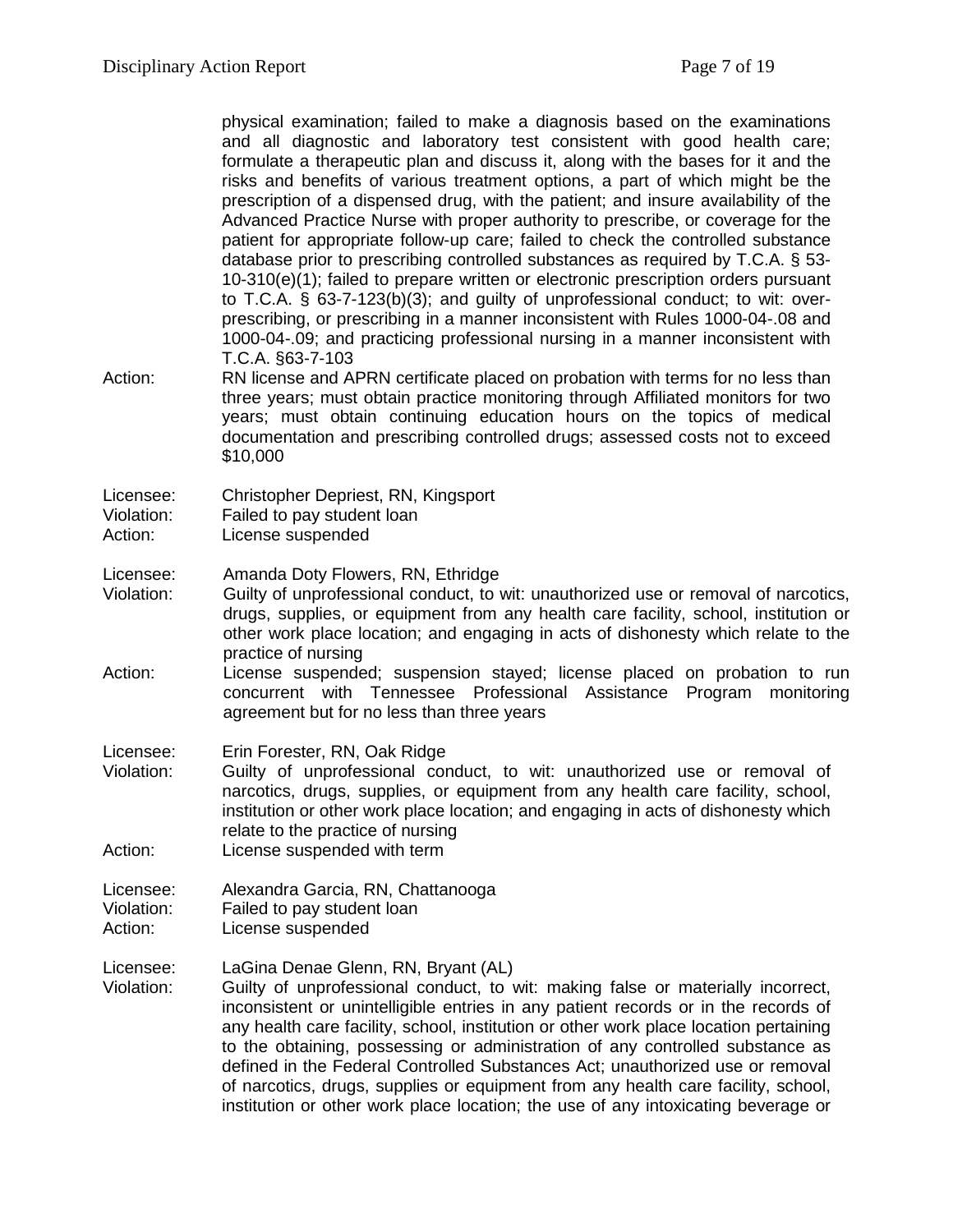| Action:                            | the illegal use of an narcotic or dangerous drug while on duty in any health care<br>facility, school, institution, or other work place location; being under the<br>influence of alcoholic beverages, or under the influence of drugs which impair<br>judgment while on duty in any health care facility, school, institution or other<br>work place location; and practicing professional nursing in a manner<br>inconsistent with T.C.A. §63-7-103<br>License suspended with terms                                                                                                                                                                                                                                                                                                    |
|------------------------------------|------------------------------------------------------------------------------------------------------------------------------------------------------------------------------------------------------------------------------------------------------------------------------------------------------------------------------------------------------------------------------------------------------------------------------------------------------------------------------------------------------------------------------------------------------------------------------------------------------------------------------------------------------------------------------------------------------------------------------------------------------------------------------------------|
| Licensee:<br>Violation:<br>Action: | Neila Guinn, LPN applicant, Elizabethton<br>Guilty of a crime<br>Exam application denied                                                                                                                                                                                                                                                                                                                                                                                                                                                                                                                                                                                                                                                                                                 |
| Licensee:<br>Violation:            | Elizabeth C. Hamer, RN, Clarksville<br>Guilty of unprofessional conduct, to wit: failure to maintain a record for each<br>patient which accurately reflects the nursing problems and interventions for the<br>patient and/or failure to maintain a record for each patient which accurately<br>reflects the name and title of the nurse providing care; and being under the<br>influence of alcoholic beverages, or under the influence of drugs which impair<br>judgment while on duty in any health care facility, school, institution or other<br>work place location                                                                                                                                                                                                                 |
| Action:                            | License suspended with terms; assessed costs not to exceed \$500                                                                                                                                                                                                                                                                                                                                                                                                                                                                                                                                                                                                                                                                                                                         |
| Licensee:<br>Violation:<br>Action: | Brandy Hartgrove, RN, Knoxville<br>Failed to pay student loan<br>License suspended                                                                                                                                                                                                                                                                                                                                                                                                                                                                                                                                                                                                                                                                                                       |
| Licensee:<br>Violation:<br>Action: | Rachel Hill, RN, Jackson<br>Guilty of unprofessional conduct, to wit: failure to maintain a record for each<br>patient which accurately reflects the nursing problems and interventions for the<br>patient and/or failure to maintain a record for each patient which accurately reflects<br>the name and title of the nurse providing care; and being under the influence of<br>alcoholic beverages, or under the influence of drugs which impair judgment while<br>on duty in any health care facility, school, institution or other work place location<br>Conditional reinstatement granted; license suspended; suspension stayed; license<br>placed on probation concurrent with Tennessee Professional Assistance Program<br>monitoring agreement but for no less than three years |
| Licensee:<br>Violation:<br>Action: | Jaime L. Hopkins, RN, Murfreesboro<br>Guilty of unprofessional conduct<br>License summarily suspended; must cease and desist practicing nursing in the<br><b>State of Tennessee</b>                                                                                                                                                                                                                                                                                                                                                                                                                                                                                                                                                                                                      |
| Licensee:<br>Violation:<br>Action: | Lillian Ize-Iyamu-Butler, LPN, Memphis<br>Failed to pay student loan<br>License suspended                                                                                                                                                                                                                                                                                                                                                                                                                                                                                                                                                                                                                                                                                                |
| Licensee:<br>Violation:<br>Action: | Sharon Jardine, RN, Knoxville<br>Failed to pay student loan<br>License suspended                                                                                                                                                                                                                                                                                                                                                                                                                                                                                                                                                                                                                                                                                                         |
| Licensee:                          | Neal Johns, RN, Decatur                                                                                                                                                                                                                                                                                                                                                                                                                                                                                                                                                                                                                                                                                                                                                                  |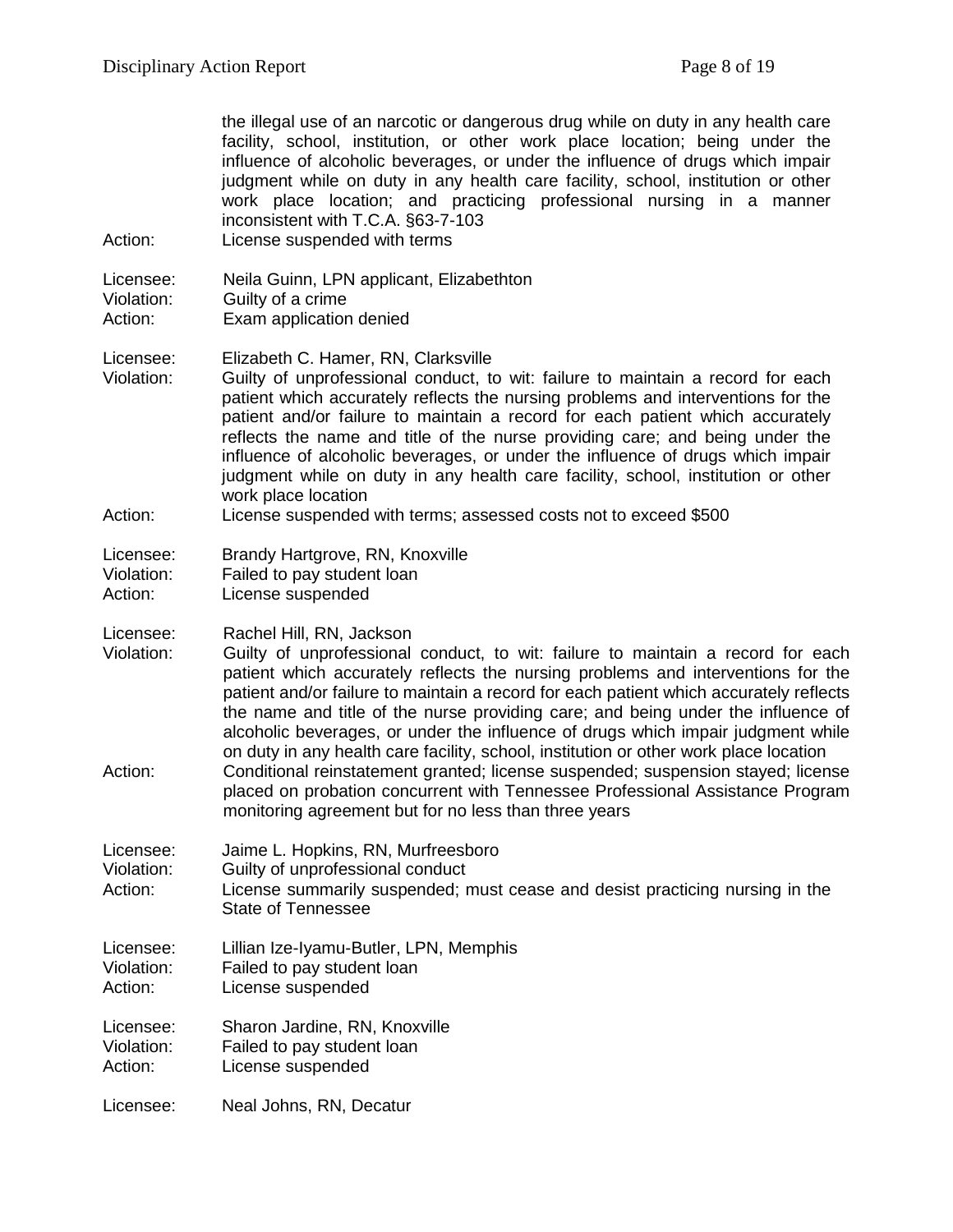| Violation:<br>Action:              | Failed to pay student loan<br>License suspended                                                                                                                                                                                                                                                                                                                                                                                                                                                                                                                                                                                                                                                                                                                                                                                                                                                                                                                   |
|------------------------------------|-------------------------------------------------------------------------------------------------------------------------------------------------------------------------------------------------------------------------------------------------------------------------------------------------------------------------------------------------------------------------------------------------------------------------------------------------------------------------------------------------------------------------------------------------------------------------------------------------------------------------------------------------------------------------------------------------------------------------------------------------------------------------------------------------------------------------------------------------------------------------------------------------------------------------------------------------------------------|
| Licensee:<br>Violation:<br>Action: | Tarsha Johnson, LPN, Memphis<br>Failed to pay student loan<br>License suspended                                                                                                                                                                                                                                                                                                                                                                                                                                                                                                                                                                                                                                                                                                                                                                                                                                                                                   |
| Licensee:<br>Violation:<br>Action: | Kimberly Jones-Epley, RN, Knoxville<br>Failed to pay student loan<br>Secondary disciplinary action taken on revoked license under TCA 63-1-141                                                                                                                                                                                                                                                                                                                                                                                                                                                                                                                                                                                                                                                                                                                                                                                                                    |
| Licensee:<br>Violation:<br>Action: | Misty Kinsey, RN, Sweetwater<br>Failed to pay student loan<br>License suspended                                                                                                                                                                                                                                                                                                                                                                                                                                                                                                                                                                                                                                                                                                                                                                                                                                                                                   |
| Licensee:<br>Violation:<br>Action: | Ashley Shannon Knowlton, RN, Chattanooga<br>Unfit or incompetent by reason of negligence, habits or other cause; and guilty<br>of unprofessional conduct, to wit: unauthorized use or removal of narcotics,<br>drugs, supplies or equipment from any health care facility, school, institution or<br>other work place location; being under the influence of alcoholic beverages, or<br>under the influence of drugs which impair judgment while on duty in any health<br>care facility, school, institution or other work place location; and engaging in acts<br>of dishonesty which relate to the practice of nursing<br>License suspended with terms                                                                                                                                                                                                                                                                                                          |
| Licensee:<br>Violation:<br>Action: | Toni Knight, LPN, Red Boiling Springs<br>Guilty of a crime; unfit or incompetent by reason of negligence, habits or other<br>cause; addicted to alcohol or drugs to the degree of interfering with nursing duties;<br>and guilty of unprofessional conduct, to wit: making false or materially incorrect,<br>inconsistent or unintelligible entries in any patient records or in the records of any<br>health care facility, school, institution or other work place location pertaining to the<br>obtaining, possessing or administration of any controlled substance as defined in<br>the Federal Controlled Substances Act; unauthorized use or removal of narcotics,<br>drugs, supplies or equipment from any health care facility, school, institution or<br>other work place location; and engaging in acts of dishonesty which relate to the<br>practice of nursing<br>License revoked; assessed a \$1,000 civil penalty, plus costs not to exceed \$5,000 |
| Licensee:<br>Violation:            | Gregory K. Liles, LPN, Huron<br>Guilty of unprofessional conduct, to wit: unauthorized use or removal of<br>narcotics, drugs, supplies, or equipment from any health care facility, school,                                                                                                                                                                                                                                                                                                                                                                                                                                                                                                                                                                                                                                                                                                                                                                       |
| Action:                            | institution or other work place location<br>License suspended with terms                                                                                                                                                                                                                                                                                                                                                                                                                                                                                                                                                                                                                                                                                                                                                                                                                                                                                          |
| Licensee:<br>Violation:<br>Action: | Matthew MacLeod, RN applicant, Smyrna<br>Practiced nursing without being duly licensed to do so; and has violated or<br>attempted to violate, directly or indirectly, or assisted in or abetted the violation<br>of or conspired to violate any provision of this chapter or any lawful order of the<br>Board issued pursuant thereto<br>Conditional licensure granted; assessed a \$1,500 civil penalty                                                                                                                                                                                                                                                                                                                                                                                                                                                                                                                                                          |
|                                    |                                                                                                                                                                                                                                                                                                                                                                                                                                                                                                                                                                                                                                                                                                                                                                                                                                                                                                                                                                   |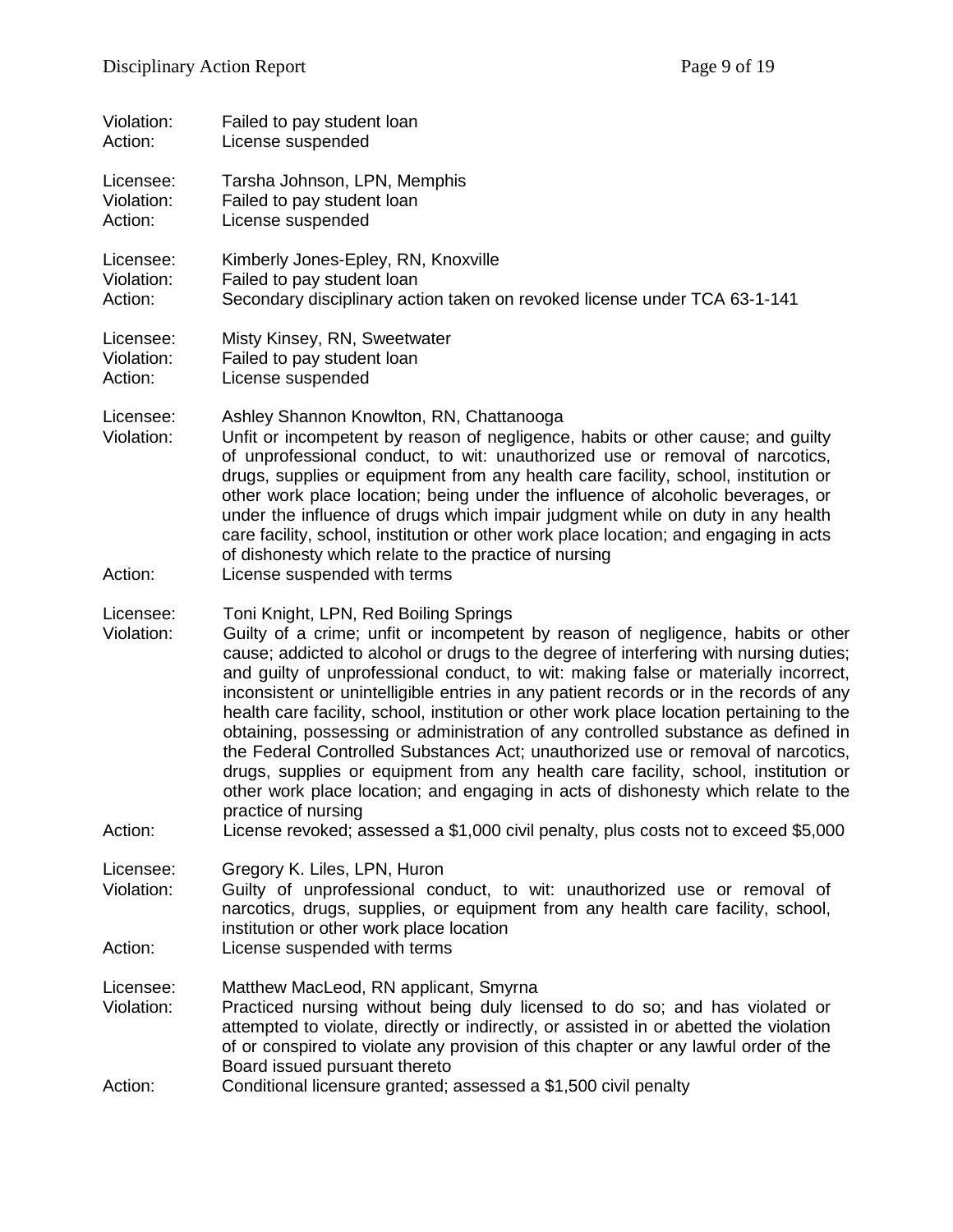| Licensee:                          | Karen Michelle Martin, RN, Laurel Bloomery                                                                                                                                                                                                                                                                                                                                                                                                                                                                                                                                                                                                                                                                                                                                                                                                                                                                                                                                                                                                                                                                                                         |
|------------------------------------|----------------------------------------------------------------------------------------------------------------------------------------------------------------------------------------------------------------------------------------------------------------------------------------------------------------------------------------------------------------------------------------------------------------------------------------------------------------------------------------------------------------------------------------------------------------------------------------------------------------------------------------------------------------------------------------------------------------------------------------------------------------------------------------------------------------------------------------------------------------------------------------------------------------------------------------------------------------------------------------------------------------------------------------------------------------------------------------------------------------------------------------------------|
| Violation:                         | Guilty of unprofessional conduct                                                                                                                                                                                                                                                                                                                                                                                                                                                                                                                                                                                                                                                                                                                                                                                                                                                                                                                                                                                                                                                                                                                   |
| Action:                            | Reinstatement application denied                                                                                                                                                                                                                                                                                                                                                                                                                                                                                                                                                                                                                                                                                                                                                                                                                                                                                                                                                                                                                                                                                                                   |
| Licensee:                          | Anastacia Lynn McBride, RN, Mount Vernon (KY)                                                                                                                                                                                                                                                                                                                                                                                                                                                                                                                                                                                                                                                                                                                                                                                                                                                                                                                                                                                                                                                                                                      |
| Violation:                         | Guilty of unprofessional conduct                                                                                                                                                                                                                                                                                                                                                                                                                                                                                                                                                                                                                                                                                                                                                                                                                                                                                                                                                                                                                                                                                                                   |
| Action:                            | License voluntarily surrendered; assessed costs not to exceed \$200                                                                                                                                                                                                                                                                                                                                                                                                                                                                                                                                                                                                                                                                                                                                                                                                                                                                                                                                                                                                                                                                                |
| Licensee:<br>Violation:<br>Action: | Tiffany A. Moscoso, LPN, Livingston<br>Unfit or incompetent by reason of negligence, habits or other cause; and guilty<br>of unprofessional conduct, to wit: failure to maintain a record for each patient<br>which accurately reflects the nursing problems and interventions for the patient<br>and/or failure to maintain a record for each patient which accurately reflects the<br>name and title of the nurse providing care; making false or materially incorrect,<br>inconsistent or unintelligible entries in any patient records or in the records of<br>any health care facility, school, institution or other work place location pertaining<br>to the obtaining, possessing or administration of any controlled substance as<br>defined in the Federal Controlled Substances Act; unauthorized use or removal<br>of narcotics, drugs, supplies or equipment from any health care facility, school,<br>institution or other work place location; and engaging in acts of dishonesty which<br>relate to the practice of nursing<br>License suspended with terms; assessed a \$1,000 civil penalty, plus costs not<br>to exceed $$5,000$ |
| Licensee:                          | Courtney Muse, LPN, Chattanooga                                                                                                                                                                                                                                                                                                                                                                                                                                                                                                                                                                                                                                                                                                                                                                                                                                                                                                                                                                                                                                                                                                                    |
| Violation:                         | Failed to pay student loan                                                                                                                                                                                                                                                                                                                                                                                                                                                                                                                                                                                                                                                                                                                                                                                                                                                                                                                                                                                                                                                                                                                         |
| Action:                            | License suspended                                                                                                                                                                                                                                                                                                                                                                                                                                                                                                                                                                                                                                                                                                                                                                                                                                                                                                                                                                                                                                                                                                                                  |
| Licensee:<br>Violation:<br>Action: | Donald Norris, LPN, Cookeville<br>Guilty of unprofessional conduct, to wit intentionally or negligently causing physical<br>or emotional injury to a patient<br>License suspended with terms for no less than six months; must obtain continuing<br>education hours on the topics of care for patients suffering from dementia and<br>Alzheimer's disease, anger management, and ethics                                                                                                                                                                                                                                                                                                                                                                                                                                                                                                                                                                                                                                                                                                                                                            |
| Licensee:<br>Violation:<br>Action: | Jennifer Otero, RN, Clarksville<br>Unfit or incompetent by reason of negligence, habits or other cause; and guilty<br>of unprofessional conduct, to wit: unauthorized use of narcotics, drugs, supplies,<br>or equipment from any health care facility; being under the influence of drugs<br>which impair judgment while on duty; and engaging in acts of dishonesty which<br>relate to the practice of nursing<br>License revoked; assessed a \$3,000 civil penalty, plus costs not to exceed<br>\$5,000                                                                                                                                                                                                                                                                                                                                                                                                                                                                                                                                                                                                                                         |
| Licensee:<br>Violation:<br>Action: | Anna Palmer, RN Applicant, Kenton<br>Guilty of unprofessional conduct<br>Conditional licensure granted if the Applicant passes the NCLEX-PN©<br>examination; upon licensure the Applicant's license will be reprimanded                                                                                                                                                                                                                                                                                                                                                                                                                                                                                                                                                                                                                                                                                                                                                                                                                                                                                                                            |
| Licensee:                          | Tami Pankey, RN, Knoxville                                                                                                                                                                                                                                                                                                                                                                                                                                                                                                                                                                                                                                                                                                                                                                                                                                                                                                                                                                                                                                                                                                                         |
| Violation:                         | Failed to pay student loan                                                                                                                                                                                                                                                                                                                                                                                                                                                                                                                                                                                                                                                                                                                                                                                                                                                                                                                                                                                                                                                                                                                         |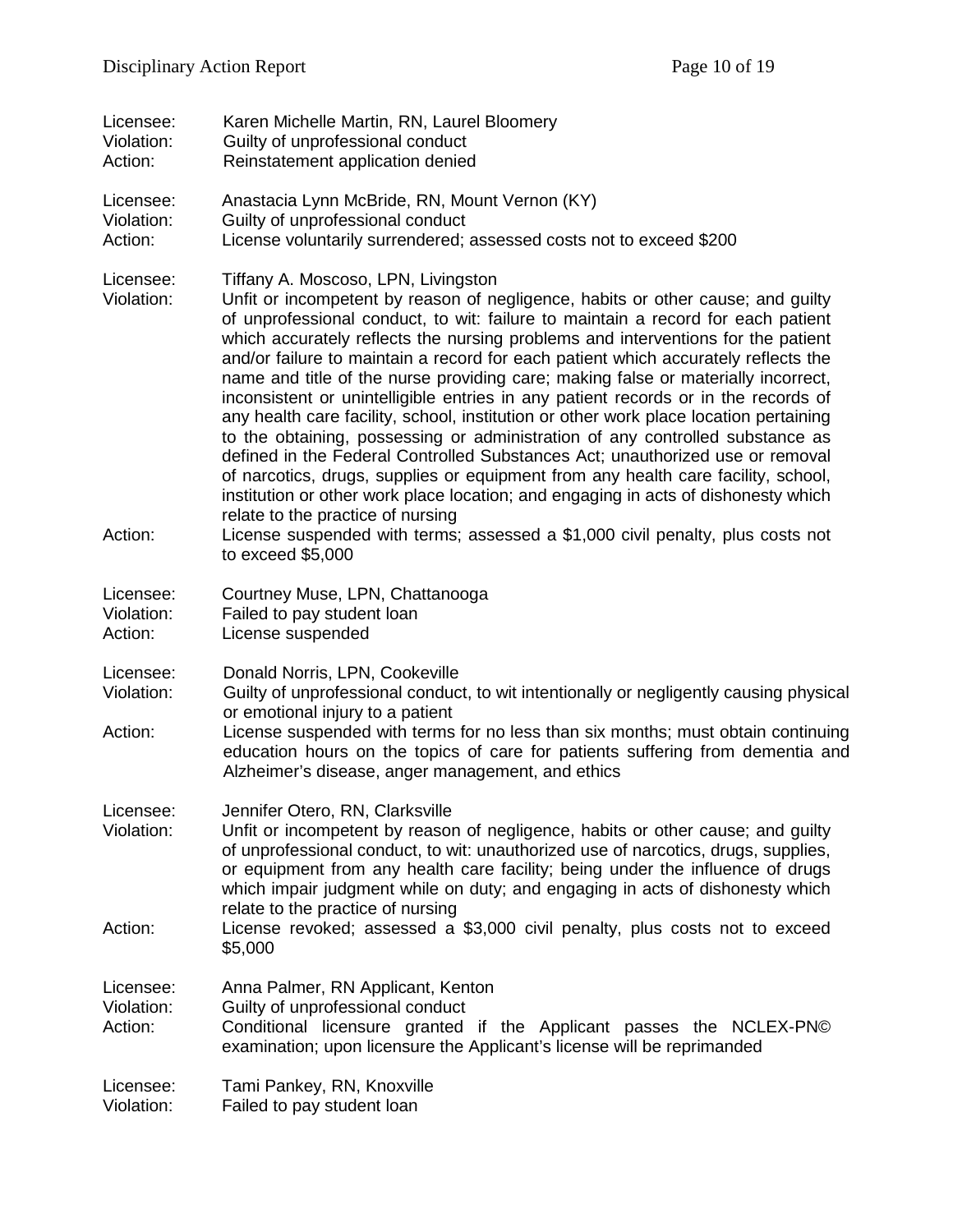Action: License suspended

Licensee: Dena R. Peckham, RN, East Greenbush

Violation: Guilty of unprofessional conduct, to wit: revocation, suspension, probation or other discipline of a license to practice nursing by another state or territory of the United States for any act or omission which would constitute grounds for the revocation, suspension, probation or other discipline of a license in this state; and engaging in acts of dishonesty which relate to the practice of nursing

Action: License reprimanded; assessed a \$1,000 civil penalty, plus costs not to exceed \$5,000

#### Licensee: Judson Burrell Pinson, RN, Lincolnton (GA)

Violation: Guilty of unprofessional conduct, to wit: being under the influence of alcoholic beverages, or under the influence of drugs which impair judgment while on duty in any health care facility, school, institution or other work place location Action: License suspended with terms

Licensee: Jennifer Purdom, RN, Lenoir City

- Violation: Failed to pay student loan
- Action: License suspended

Licensee: Stacy Tyler Ray, RN applicant, Parsons Violation: Guilty of a crime<br>Action: Exam application Exam application denied

Licensee: April Reding, RN, Madison

Violation: Guilty of unprofessional conduct, to wit: abandoning or neglecting a patient requiring nursing care; making false or materially incorrect, inconsistent or unintelligible entries in any patient records or in the records of any health care facility, school, institution or other work place location pertaining to the obtaining, possessing or administration of any controlled substance as defined in the Federal Controlled Substances Act; unauthorized use or removal of narcotics, drugs, supplies, or equipment from any health care facility, school, institution or other work place location; and engaging in acts of dishonesty which relate to the practice of nursing

Action: License suspended with terms; assessed a \$4,000 civil penalty, plus costs not to exceed \$1,000

Licensee: Jenny Reeder, RN, Muscle Shoals (AL)

Violation: Unfit or incompetent by reason of negligence, habits or other cause; addicted to alcohol or drugs to the degree of interfering with nursing duties; and guilty of unprofessional conduct, to wit: making false or materially incorrect, inconsistent or unintelligible entries in any patient records or in the records of any health care facility, school, institution or other work place location pertaining to the obtaining, possessing or administration of any controlled substance as defined in the Federal Controlled Substances Act; unauthorized use or removal of narcotics, drugs, supplies or equipment from any health care facility, school, institution or other work place location; the use of any intoxicating beverage or the illegal use of an narcotic or dangerous drug while on duty in any health care facility, school, institution, or other work place location; being under the influence of alcoholic beverages, or under the influence of drugs which impair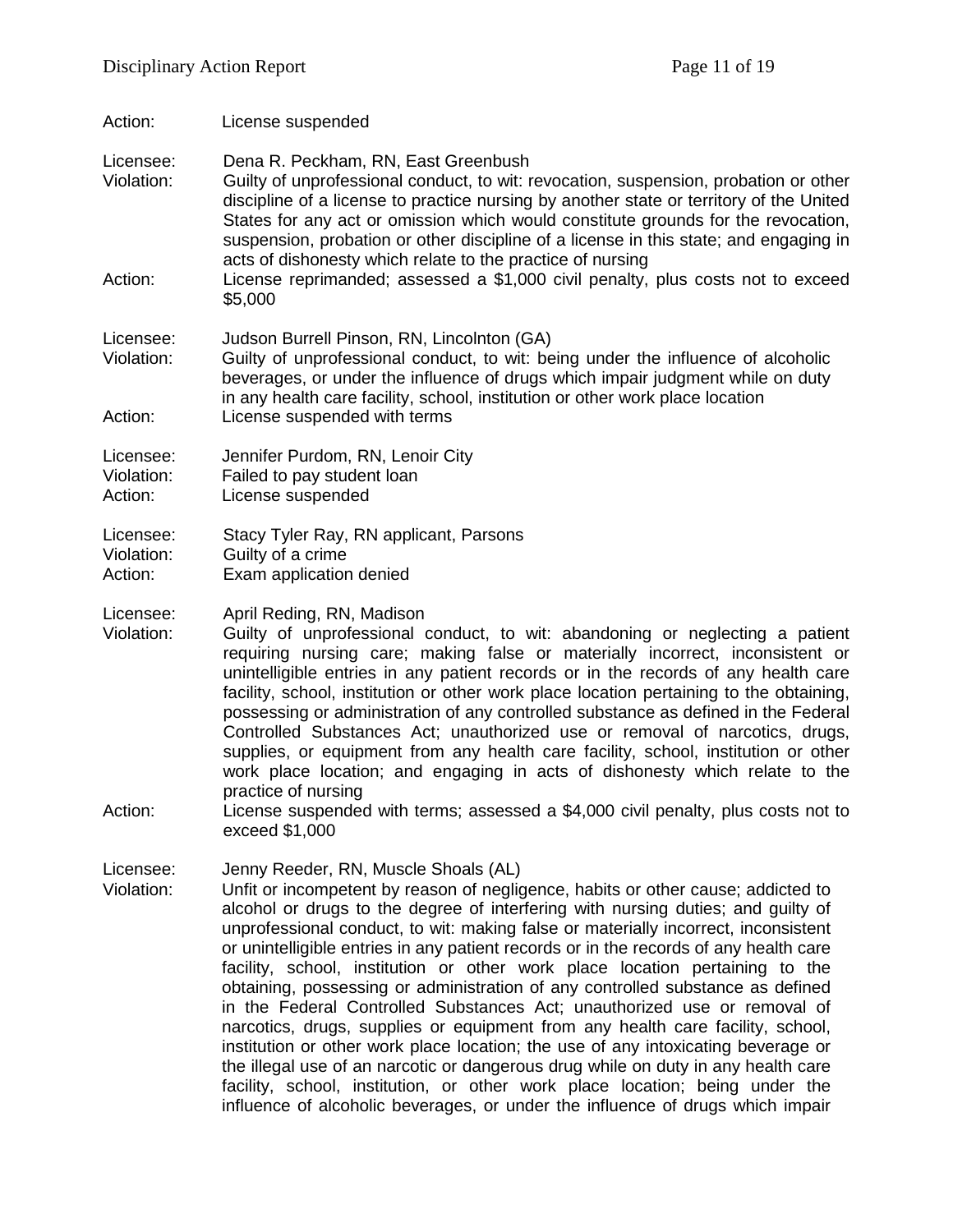| Action:                            | judgment while on duty in any health care facility, school, institution or other<br>work place location; impersonating another licensed practitioner; and engaging<br>in acts of dishonesty which relate to the practice of nursing<br>License suspended with terms; assessed costs not to exceed \$500                                                                                                                                                                                                                                                                                                                                                                                                                                                    |
|------------------------------------|------------------------------------------------------------------------------------------------------------------------------------------------------------------------------------------------------------------------------------------------------------------------------------------------------------------------------------------------------------------------------------------------------------------------------------------------------------------------------------------------------------------------------------------------------------------------------------------------------------------------------------------------------------------------------------------------------------------------------------------------------------|
| Licensee:<br>Violation:            | Tana Marie Roberts, RN applicant, Clarkrange<br>Unfit or incompetent by reason of negligence, habits or other cause; and addicted<br>to alcohol or drugs to the degree of interfering with nursing duties                                                                                                                                                                                                                                                                                                                                                                                                                                                                                                                                                  |
| Action:                            | Endorsement application denied                                                                                                                                                                                                                                                                                                                                                                                                                                                                                                                                                                                                                                                                                                                             |
| Licensee:<br>Violation:            | Teresa Seymour, RN, Martin<br>Guilty of unprofessional conduct, to wit: making false or materially incorrect,<br>inconsistent or unintelligible entries in any patient records or in the records of<br>any health care facility, school, institution or other work place location pertaining<br>to the obtaining, possessing or administration of any controlled substance as<br>defined in the Federal Controlled Substances Act                                                                                                                                                                                                                                                                                                                          |
| Action:                            | License reprimanded; assessed a \$1,100 civil penalty                                                                                                                                                                                                                                                                                                                                                                                                                                                                                                                                                                                                                                                                                                      |
| Licensee:<br>Violation:<br>Action: | Jessica Shelton, RN, Newport<br>Failed to pay student loan<br>License suspended                                                                                                                                                                                                                                                                                                                                                                                                                                                                                                                                                                                                                                                                            |
| Licensee:<br>Violation:            | Jennifer Spain, LPN, Huntingdon<br>Practiced nursing without being duly licensed to do so; and has violated or<br>attempted to violate, directly or indirectly, or assisted in or abetted the violation<br>of or conspired to violate any provision of this chapter or any lawful order of the<br>Board issued pursuant thereto                                                                                                                                                                                                                                                                                                                                                                                                                            |
| Action:                            | Conditional reinstatement granted; assessed a \$500 civil penalty                                                                                                                                                                                                                                                                                                                                                                                                                                                                                                                                                                                                                                                                                          |
| Licensee:<br>Violation:<br>Action: | Starlett Stewart, RN (KY), Harlan (KY)<br>Guilty of unprofessional conduct, to wit: unauthorized use or removal of<br>narcotics, drugs, supplies, or equipment from any health care facility, school,<br>institution or other work place location; and making false or materially incorrect,<br>inconsistent or unintelligible entries in any patient records or in the records of<br>any health care facility, school, institution or other work place location pertaining<br>to the obtaining, possessing or administration of any controlled substance as<br>defined in the Federal Controlled Substances Act<br>Privilege to practice nursing in the State of Tennessee revoked; assessed a<br>\$2,000 civil penalty, plus costs not to exceed \$5,000 |
| Licensee:<br>Violation:<br>Action: | Susan Stewart, RN, Kingsport<br>Failed to pay student loan<br>License suspended                                                                                                                                                                                                                                                                                                                                                                                                                                                                                                                                                                                                                                                                            |
| Licensee:<br>Violation:            | Sarah E. Thacker, RN, Jonesborough<br>Unfit or incompetent by reason of negligence, habits or other cause; addicted to<br>alcohol or drugs to the degree of interfering with nursing duties; and guilty of<br>unprofessional conduct, to wit: unauthorized use or removal of narcotics, drugs,<br>supplies, or equipment from any health care facility, school, institution or other<br>work place location; the use of any intoxicating beverage or the illegal use of an<br>narcotic or dangerous drug while on duty in any health care facility, school,                                                                                                                                                                                                |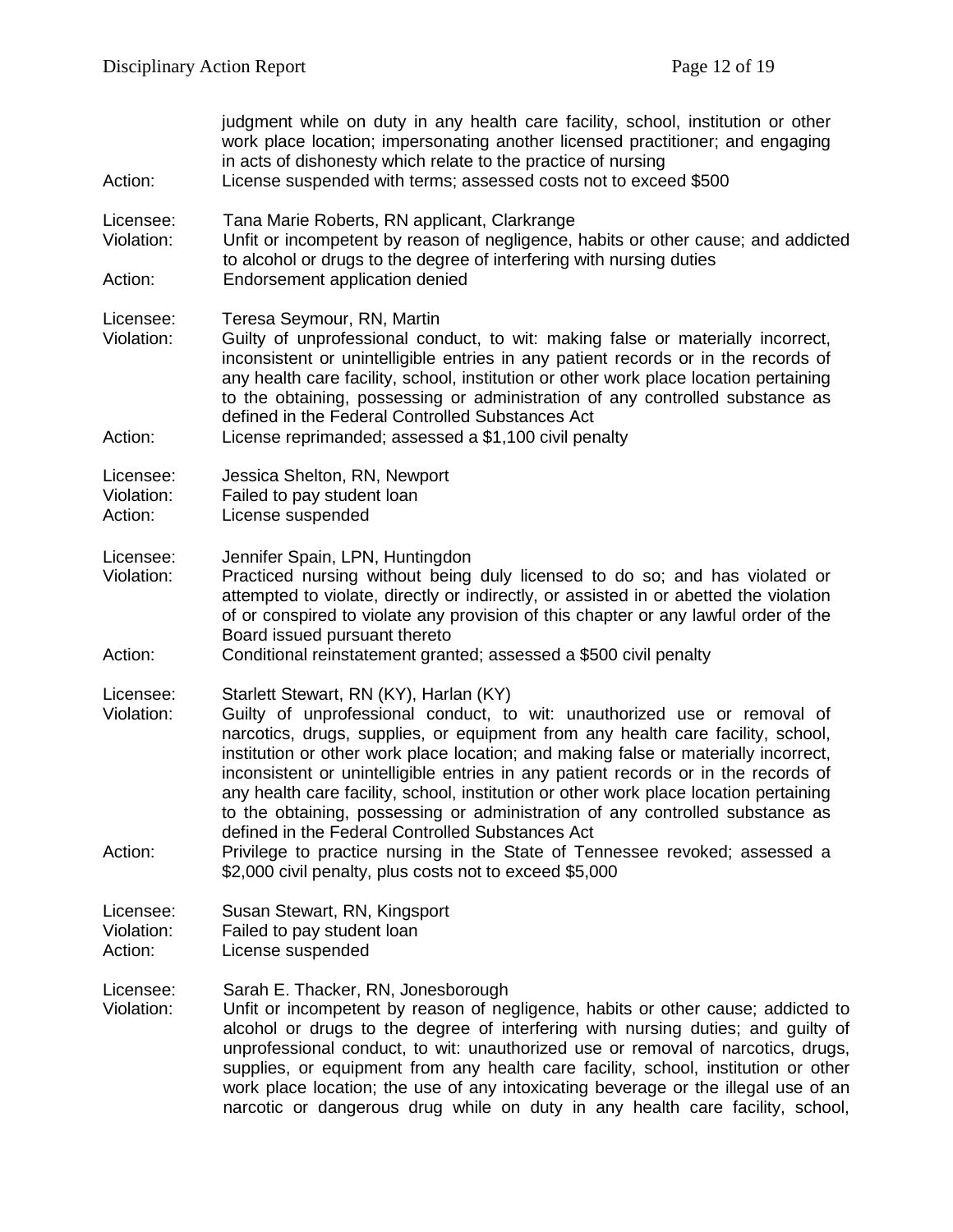institution, or other work place location; and being under the influence of alcoholic beverages, or under the influence of drugs which impair judgment while on duty in any health care facility, school, institution or other work place location

- Action: License suspended; suspension stayed; license placed on probation to run concurrent with Tennessee Professional Assistance Program monitoring agreement but for no less than three years
- Licensee: Amanda Jill Thomas, RN, Vance (AL)
- Unfit or incompetent by reason of negligence, habits, or other cause; and guilty of unprofessional conduct, to wit: intentionally or negligently causing physical or emotional injury to a patient; making false or materially incorrect, inconsistent or unintelligible entries in any patient records or in the records of any health care facility, school, institution or other work place location pertaining to the obtaining, possessing or administration of any controlled substance as defined in the Federal Controlled Substances Act; practicing professional nursing in a manner inconsistent with T.C.A. §63-7-103; and engaging in acts of dishonesty which relate to the practice of nursing
- Action: License suspended with terms

Licensee: Melanie Van Dyke, RN (VA), Rosedale (VA)

- Violation: Guilty of unprofessional conduct, to wit: unauthorized use or removal of narcotics, drugs, supplies, or equipment from any health care facility, school, institution or other work place location; and making false or materially incorrect, inconsistent or unintelligible entries in any patient records or in the records of any health care facility, school, institution or other work place location pertaining to the obtaining, possessing or administration of any controlled substance as defined in the Federal Controlled Substances Act
- Action: Privilege to practice nursing in the State of Tennessee revoked; assessed a \$2,000 civil penalty, plus costs not to exceed \$5,000

| Licensee:  | Samantha Walters, RN, Somerville |
|------------|----------------------------------|
| Violation: | Guilty of unprofessional conduct |
| Action:    | License suspended with terms     |

Licensee: Jeri Wood, LPN, Kingston Springs Violation: Failed to pay student loan Action: License suspended

### **BOARD OF OCCUPATIONAL THERAPY**

Licensee: Belinda Kay Martin, OTA, Antioch Violation: Failed to pay student loan Action: License suspended

### **BOARD OF OSTEOPATHIC EXAMINATION**

Licensee: Bradley T. Hall, DO, Knoxville

Violation: Failed to adhere to rules and/or statute, as follows: …personal misuse of intoxicating liquors…in such manner as to adversely affect the person's ability to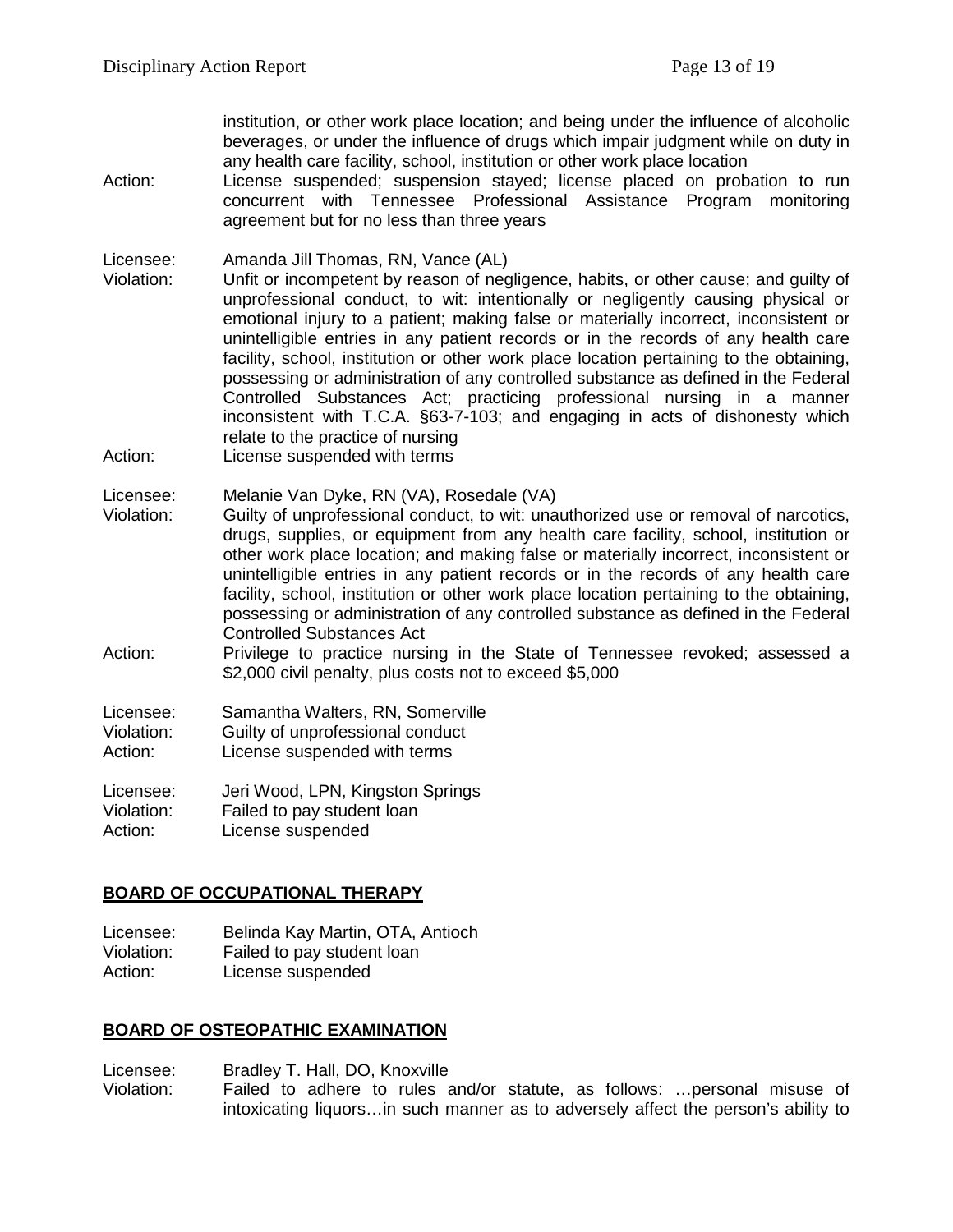practice medicine…; and dispensing, prescribing or otherwise distributing any controlled substance or any other drug not in the course of professional practice, or not in good faith to relieve pain and suffering or not to cure an ailment, physical infirmity or disease

Action: License reprimanded with terms; must maintain compliance with the existing Tennessee Medical Foundation (TMF) monitoring contract and cause quarterly reports to be submitted to the Board; must complete a continuing education course on the topic of ethics and boundaries; assessed a \$2,000 civil penalty, plus costs not to exceed \$2,700

#### **BOARD OF PHARMACY**

| Licensee:  | Cheryl Ann Best, RT, Clarksville            |
|------------|---------------------------------------------|
| Violation: | Failed to pay student loan                  |
| Action:    | License suspended                           |
| Licensee:  | Cynthia Bond, RT, Memphis                   |
| Violation: | Failed to pay student loan                  |
| Action:    | License suspended                           |
| Licensee:  | Devon Cox, RT, Springfield                  |
| Violation: | Failed to pay student loan                  |
| Action:    | License suspended                           |
| Licensee:  | Ambrosia Claudette Cruickshank, RT, Antioch |
| Violation: | Failed to pay student loan                  |
| Action:    | License suspended                           |
| Licensee:  | Roland Dykes, RT, Knoxville                 |
| Violation: | Failed to pay student loan                  |
| Action:    | License suspended                           |
| Licensee:  | Cathy Fleming, RT, Olive Branch (MS)        |
| Violation: | Failed to pay student loan                  |
| Action:    | License suspended                           |
| Licensee:  | Angela N. Hinson, RT, Mount Juliet          |
| Violation: | Failed to pay student loan                  |
| Action:    | License suspended                           |
| Licensee:  | Lifange Johnson, RT, Knoxville              |
| Violation: | Failed to pay student loan                  |
| Action:    | License suspended                           |
| Licensee:  | Christopher Madderom, RT, Murfreesboro      |
| Violation: | Failed to pay student loan                  |
| Action:    | License suspended                           |
| Licensee:  | Kylie D. Newman, RT, Ringgold (GA)          |
| Violation: | Failed to pay student loan                  |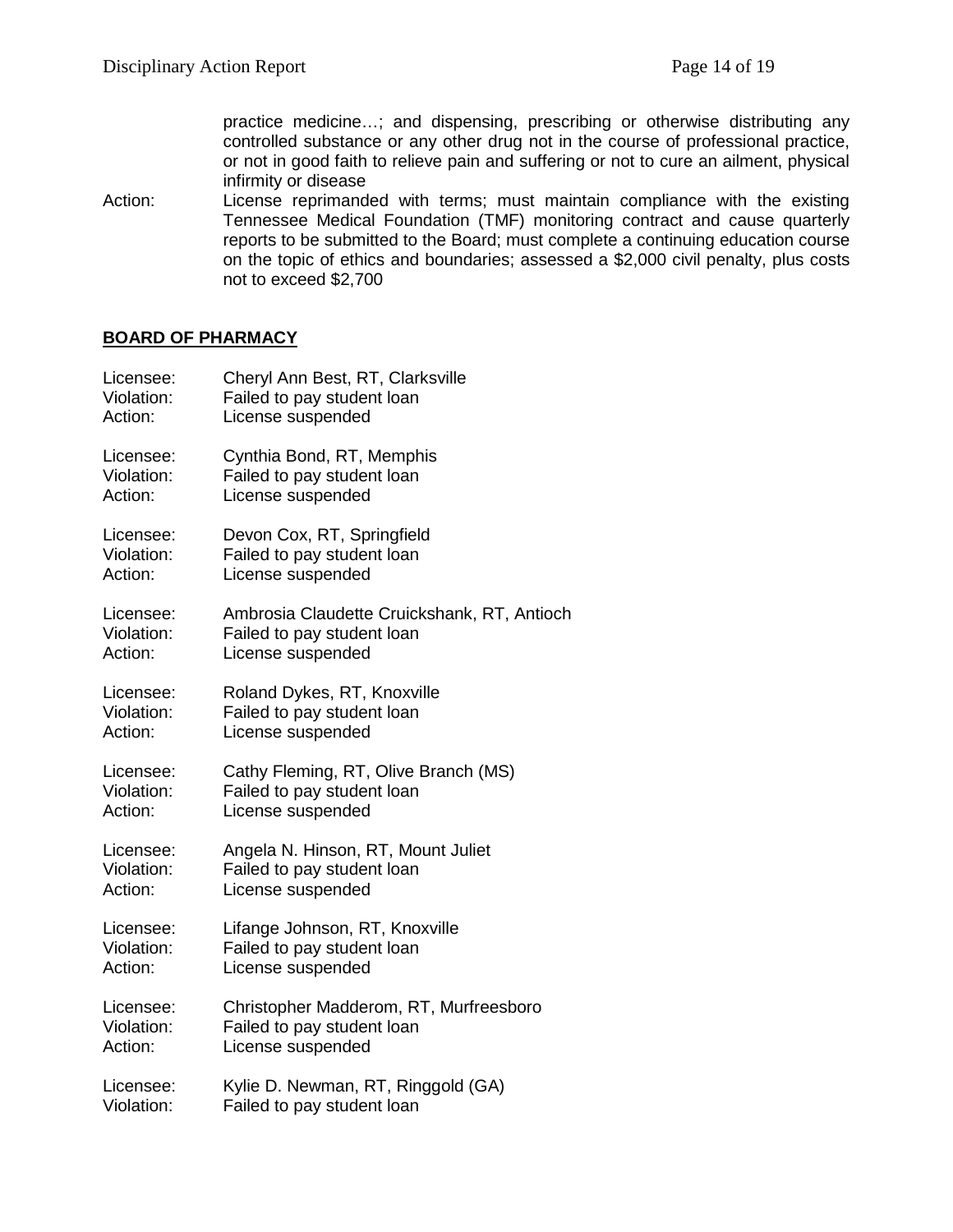| Action:    | License suspended                |
|------------|----------------------------------|
| Licensee:  | Justine Puckett, RT, Springfield |
| Violation: | Failed to pay student loan       |
| Action:    | License suspended                |
| Licensee:  | Edward S. Randall, RT, Columbia  |
| Violation: | Failed to pay student loan       |
| Action:    | License suspended                |
| Licensee:  | Tiffany Sherfy, RT, Newport      |
| Violation: | Failed to pay student loan       |
| Action:    | License suspended                |
| Licensee:  | Adrion D. Smith, RT, Memphis     |
| Violation: | Failed to pay student loan       |
| Action:    | License suspended                |

### **BOARD OF PHYSICAL THERAPY**

Licensee: William D. Rader Jr., PT, Bristol

Violation: A violation of attempted violation, directly or indirectly, or assisting in or abetting the violation of or conspiring to violate any provisions of this chapter or any lawful order of the board issued pursuant thereto or any criminal statute of the state of Tennessee

Action: License placed on probation for no less than three years; assessed costs not to exceed \$5,000

Licensee: Aimee R. Thomas, PTA, Knoxville

- Violation: A violation of attempted violation, directly or indirectly, or assisting in or abetting the violation of or conspiring to violate any provisions of this chapter or any lawful order of the board issued pursuant thereto or any criminal statute of the state of Tennessee; and failing to adhere to standards of ethics of the physical therapy profession
- Action: License placed on probation for no less than one year with terms; assessed costs not to exceed \$5,000

#### **BOARD OF RESPIRATORY CARE**

Licensee: Teresa A. Brotherton, CRT, Athens

Violation: It is unlawful for any person to practice or offer to practice respiratory care unless such person has been duly licensed under the provisions of this chapter; blood gas analysis, and maintenance and quality assurance of a blood gas laboratory may not be performed by any practitioner licensed under the provisions of this chapter unless [the practitioner]…has been granted a license by the board bearing the endorsement "ABG analyst;" and holds either the NBRC credentials "CRT," "CRRT," or "RRT" or has passed a board approved examination testing competency for blood gas analysis; immoral, unethical, unprofessional or dishonorable conduct; violation or attempted violation, directly or indirectly,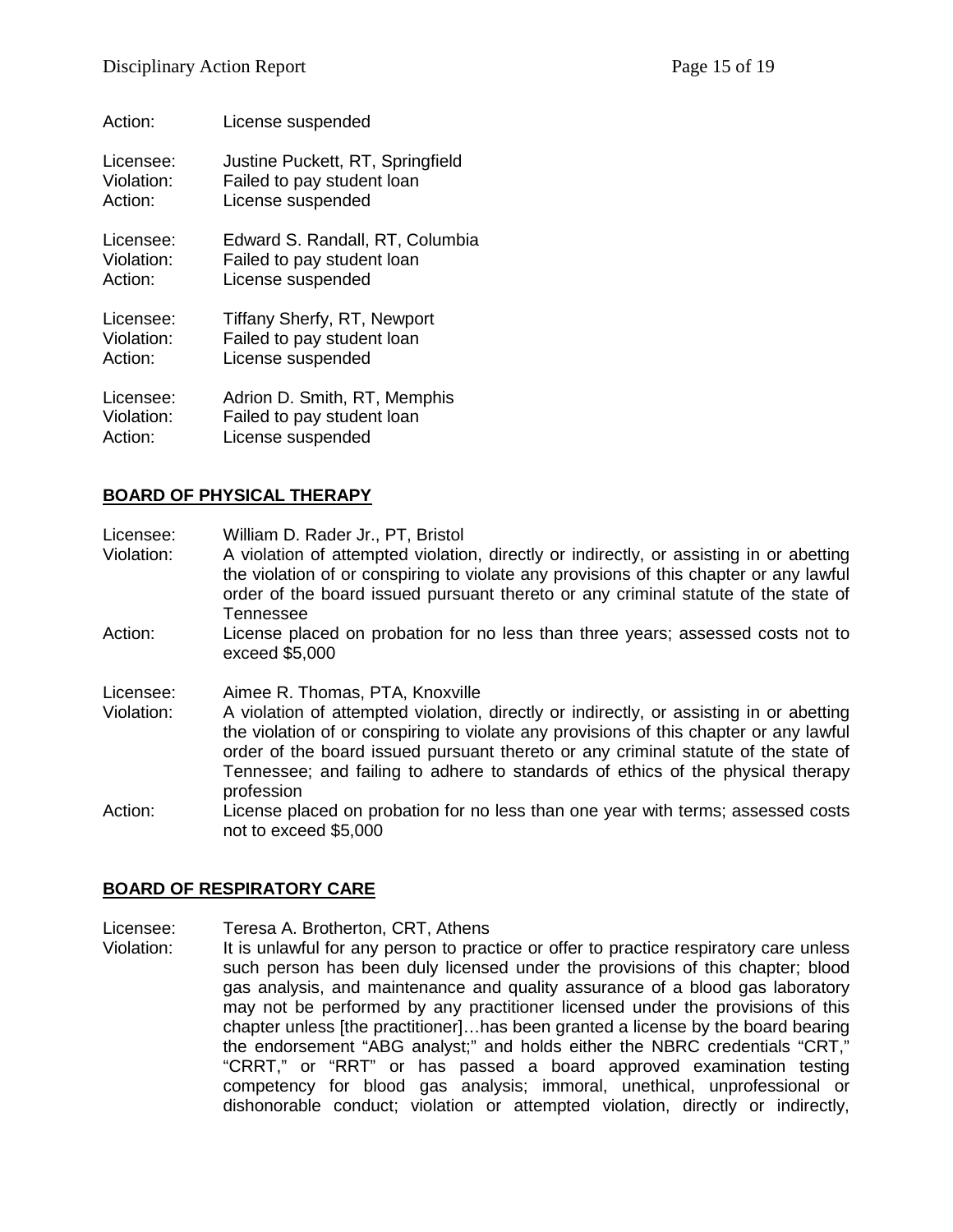assisting in or abetting the violation of, or conspiring to violate, any provision of this chapter or any lawful order of the board or any criminal statute of this state; making false statements or representations or being guilty of fraud or deceit in the practice of respiratory care; and violation of any other unprofessional or unethical conduct specified in the rules of the board Action: License voluntarily surrendered; assessed a \$3,600 civil penalty, plus costs not to exceed \$300 Licensee: Carrie Ann Hill, CRT, Clarksville Violation: Failed to pay student loan Action: License suspended Licensee: Pamela Holmes, CRT, West Horn Lake (MS) Violation: Failed to pay student loan Action: License suspended Licensee: Jocelyn L. Morgan, RRT, Memphis Violation: Failed to pay student loan Action: License suspended Licensee: Mike Todd Muchmore, CRT, Memphis Violation: Immoral, unethical, unprofessional or dishonorable conduct; violation or attempted violation, directly or indirectly, assisting in or abetting the violation of, or conspiring to violate, any provision of this chapter or any lawful order of the board or any criminal statute of this state; gross health care liability, ignorance, negligence or incompetence in the course of professional practice; and violation of any other unprofessional or unethical conduct specified in the rules of the board Action: License suspended for no less than six months with terms; must obtain continuing education hours on the topic of patient care; must undergo a psychosexual evaluation approved by the Tennessee Professional Assistance Program ("TnPAP") and comply with the recommendations of said evaluation; upon the Board lifting the suspension on the license, Respondent's license shall immediately be placed on probation for no less than three (3) years; assessed a \$600 civil penalty, plus costs not to exceed \$5,000 Licensee: Lisa Wallace Stauffer, RRT, Cave Springs (GA) Violation: Immoral, unethical, unprofessional or dishonorable conduct; violation or attempted violation, directly or indirectly, assisting in or abetting the violation of, or conspiring to violate, any provision of this chapter or any lawful order of the board or any criminal statute of this state; engaging in the practice of respiratory care when mentally or physically unable to safely do so; and violation of any other unprofessional or unethical conduct specified in the rules of the board Action: License voluntarily surrendered; assessed costs not to exceed \$200

#### **BOARD OF VETERINARY MEDICAL EXAMINERS**

Licensee: Susan Rogers-Scarlett, DVM, New Market Violation: Failed to adhere to rules and/or statute, as follows: any person who owns or operates any veterinary facility, including mobile clinics, or any other premises where a licensed veterinarian practices or where the practice of veterinary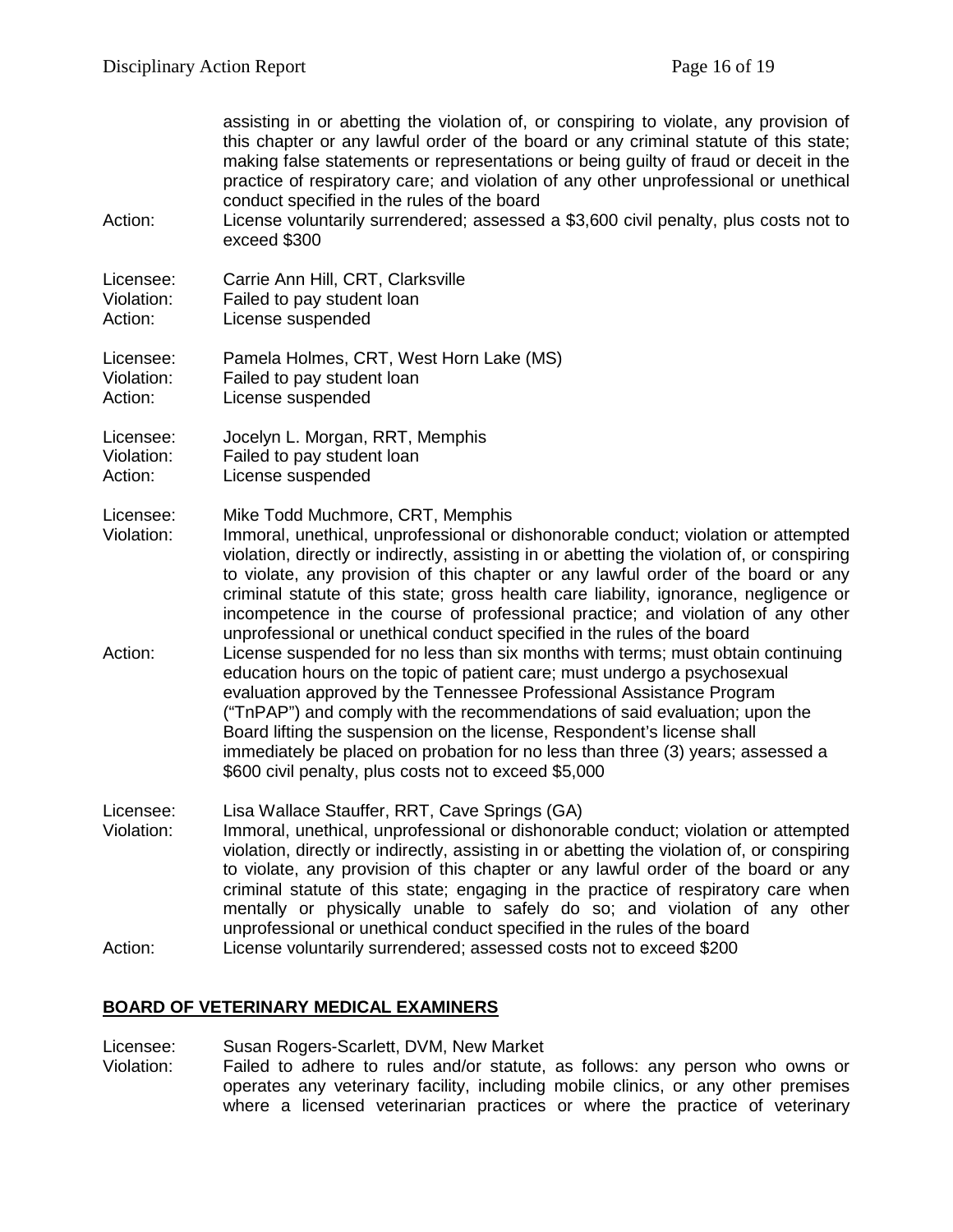medicine occurs shall apply for and secure a premises permit from the board prior to the commencement of any services that would subject the provider of those services to licensure under this chapter. Any premises in operation on January 1, 1997, shall register with the board by filling out an application as required by the board; unprofessional or unethical conduct or engaging in practices in connection with the practice of veterinary medicine that are in violation of the standards of professional conduct as defined in this section or prescribed by the rules of the board; practicing in a facility without a premises permit; it is an offense to knowingly operate a veterinary facility in this state without a premises permit Action: Assessed a \$3,500 civil penalty

- Licensee: Guy R. Sanders, DVM, Cleveland
- Violation: Failed to adhere to rules and/or statute, as follows: any person who owns or operates any veterinary facility, including mobile clinics, or any other premises where a licensed veterinarian practices or where the practice of veterinary medicine occurs shall apply for and secure a premises permit from the board prior to the commencement of any services that would subject the provider of those services to licensure under this chapter. Any premises in operation on January 1, 1997, shall register with the board by filling out an application as required by the board; unprofessional or unethical conduct or engaging in practices in connection with the practice of veterinary medicine that are in violation of the standards of professional conduct as defined in this section or prescribed by the rules of the board; practicing in a facility without a premises permit; it is an offense to knowingly operate a veterinary facility in this state without a premises permit Action: Assessed a \$6,500 civil penalty
- Licensee: Richard S. Thompson, DVM, Cleveland
- Violation: Failed to adhere to rules and/or statute, as follows: any person who owns or operates any veterinary facility, including mobile clinics, or any other premises where a licensed veterinarian practices or where the practice of veterinary medicine occurs shall apply for and secure a premises permit from the board prior to the commencement of any services that would subject the provider of those services to licensure under this chapter. Any premises in operation on January 1, 1997, shall register with the board by filling out an application as required by the board; unprofessional or unethical conduct or engaging in practices in connection with the practice of veterinary medicine that are in violation of the standards of professional conduct as defined in this section or prescribed by the rules of the board; practicing in a facility without a premises permit; it is an offense to knowingly operate a veterinary facility in this state without a premises permit Action: Assessed a \$6,000 civil penalty

#### **DIVISION OF EMERGENCY MEDICAL SERVICES**

Licensee: David W. Dorminey, Jr., EMT-P, Allons\* Violation: Violation or attempted violation or assisting or abetting the violation of or conspiring to violate any provision of this part or any rule or regulation of the board Action: License suspended; suspension stayed with terms for a period of 120 days pending an evaluation approved by the Tennessee Professional Assistance Program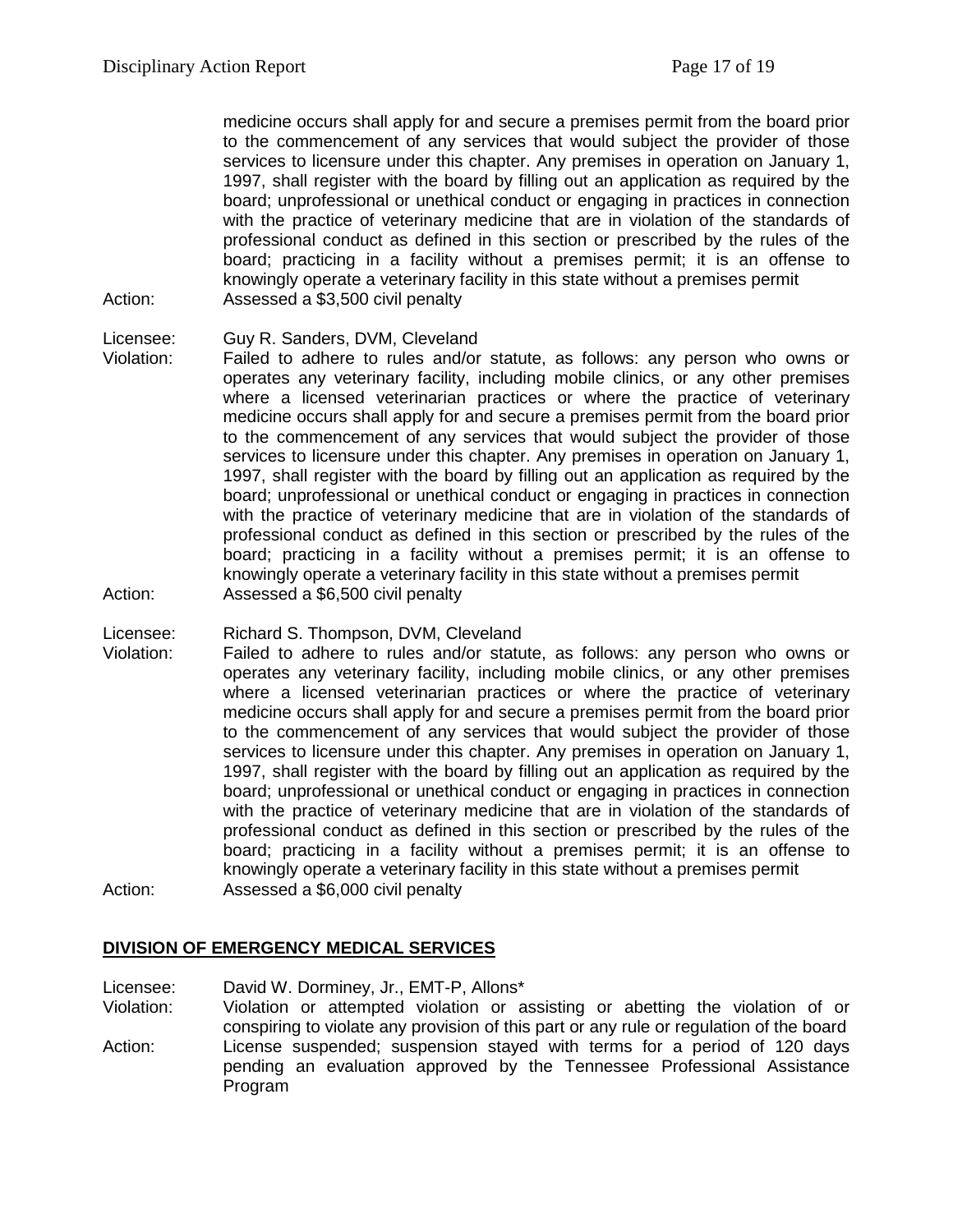Licensee: Scott Antonio Velazquez, AEMT, Clarksville Violation: Failed to pay student loan Action: License suspended

### *Delayed reporting by the Board; License disciplined March 2017*

### **ABUSE REGISTRY**

| Individual: | Lamelia Bellamy                        |
|-------------|----------------------------------------|
| Abuse:      | Exploitation                           |
| Profession: | Caregiver                              |
| Individual: | <b>Sierrah Marie Collins</b>           |
| Abuse:      | Theft/Misappropriation                 |
| Profession: | Caregiver                              |
| Individual: | <b>Charm Nicole Graham</b>             |
| Abuse:      | Theft/Misappropriation                 |
| Profession: | Caregiver                              |
| Individual: | Nicky W. Hayes                         |
| Abuse:      | Sexual                                 |
| Profession: | <b>LPN</b>                             |
| Individual: | <b>Michael David Kiestler</b>          |
| Abuse:      | Exploitation                           |
| Profession: | Caregiver                              |
| Individual: | Virginia MacDonald                     |
| Abuse:      | Physical                               |
| Profession: | Home Manager                           |
| Individual: | <b>Adolphus Okafor</b>                 |
| Abuse:      | <b>Physical/Neglect</b>                |
| Profession: | Direct Support Staff and CNA (Revoked) |
| Individual: | <b>Tresha Mae Sherrill</b>             |
| Abuse:      | Exploitation/Misappropriation          |
| Profession: | Caregiver and CNA (revoked)            |
| Individual: | Latonia Simelton                       |
| Abuse:      | Physical                               |
| Profession: | <b>Direct Support Staff</b>            |
| Individual: | <b>Brian James Stephens</b>            |
| Abuse:      | Theft/Misappropriation                 |
| Profession: | Caregiver and CNA (revoked)            |